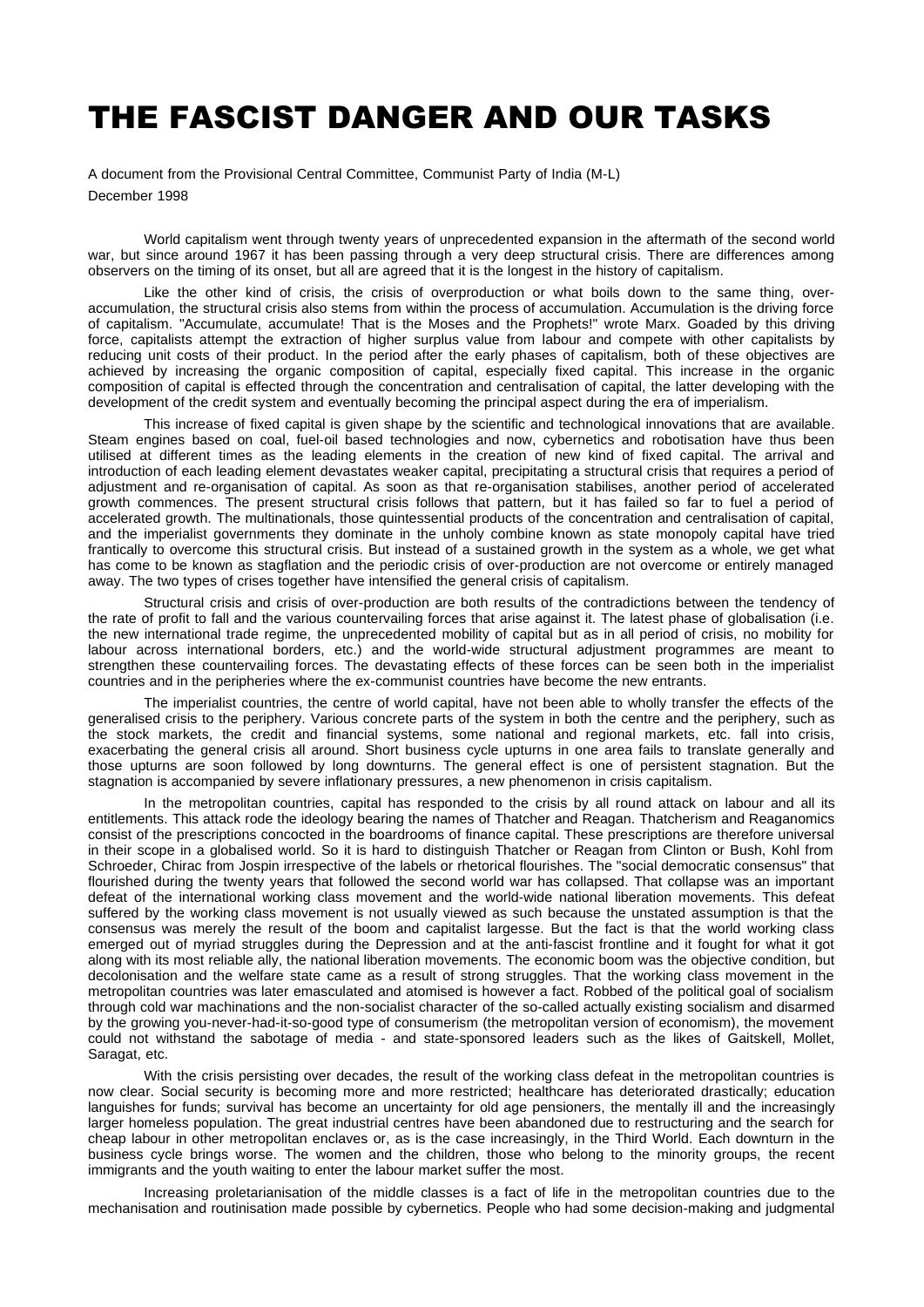activities associated with their work - the white-collar workers - are now more and more mere video watchers and button pushers for programmed decisions. The independent small traders are vanishing as the multinationals move into retailing while small and medium capitals are becoming a vanishing breed. The proletariat itself is sinking further into destitution and the reserve army of labour grows.

The resistance to this process in the imperialist countries is now recuperating from its pernicious anaemia. But it is still almost purely economistic and paralysed by a lack of vision regarding socialism, the only and the inevitable alternative to capitalism. The "actually existing" socialism which self-destructed a decade ago is understood as the paradigm of a socialist future. Such a future is rightly rejected out of hand by workers who would otherwise be excellent builders of the new society. Imperialist propaganda had a great deal to do with this tragic outcome, but the state of Marxist analysis of the post-revolutionary societies is the main culprit. No one believes fables such as a coup in 1956 to explain the emergence of social imperialism. Even in the Third World, the turning away from the socialist project has been very strong, especially since the degeneration of China into dependent capitalism. Throughout the world today the Marxists will have to abandon illusions and second international left-overs and return to the founding theoretical positions and judge the history since the October Revolution. That will help us to reconstruct the vision of socialism cleansed of historical mistakes and the serious mistakes in outlook with which it is still swaddled. This work is absolutely necessary and should become the foundational element of all other works. Economic and social struggles without the agitation and propaganda for socialism is reformism, no matter how militant or how powerful they are. Without a world-wide struggle that focuses on the principal world contradiction between imperialism on the one hand and the countries, nations and the peoples of the Third World and aims at political power and the dictatorship of the proletariat, there can be no liberation from the cynicism and cruelty of imperialism. But, if the dictatorship of the proletariat (or some variations of it in the Third World where allied classes join the ruling dictatorship) is itself without a properly thought-out, scientific outlook that opposes the structures that have failed universally, the aim of proletarian political power will remain distant.

Without such political work to inform the anti-imperialist struggles, imperialism will always transcend its crises and begin another long recovery through further globalisation and structural adjustments.

Globalisation is accumulation's innermost tendency from capitalism's very inception. In the era of imperialism, the focus of globalisation is the export of capital. In the present phase of globalisation, when world capitalism is teetering on the edge of volcanic eruptions of the kind seen in the 1930s and whose indications can now be seen in SE Asia, the export of capital has taken on a very hectic pace. The newspapers and other media are full of tendentious news about foreign direct investments and the mergers of foreign and domestic firms.

An economist has summarised the findings of UNCTAD (1997) on foreign direct investments. "The global (foreign direct investment) stock increased four fold between 1982 and 1994. Over the same period, it doubled as a percentage of world GDP to 9 per cent." These figures show a qualitative leap in the export of capital. The principal destination of this export of capital during the present phase is also interesting. The UNCTAD survey shows that, "although developed countries received a record \$208 billion FDI flows in 1996 there has been a steady decline in their share of global inflows since 1989. The share of developing countries rose from 30% in 1995 to 37% in 1996." This UNCTAD finding should be viewed with the fact that there has been a significant change within the policy of capital transfers. It has become increasingly the case that state of the art machinery and processes are being directly installed by the multinationals in the Third World along with the old system of transferring machinery redundant in the metropoles on account of comparatively high wages there. Whole industries have been moving out of the metropolitan centres to graze in the lands of cheap labour power and many of the great industrial locations in Europe and America stand ruined and decimated by unemployment, the break down of all civic amenities, crime, extreme poverty, homelessness and the ubiquitous (perhaps, state sponsored) drug culture.

What of the Third World to which the attention of globalisers have turned so significantly?

Fairly unskilled and untrained labour power in the Third World sufficed to man the mainly extractive industries in the earlier phase of globalisation. But today that commodity must more and more be embodied by skills that are equal to the technology that it must confront. Not only that. The countries of the Third World where capital may flow must also have infrastructural and other capacities to accommodate that capital. By these two counts, many countries of the world, like those in sub-Saharan Africa and quite a few Asian and Latin American ones, have been sought to be written-off the map of the human family by capital. They are only useful to capital to the extent their earth and water contain valuable raw materials and food. And that is also quite a curse for most of them on account of capital's insatiable desire for raw materials. Various imperialist countries contend for those raw materials and that contention has made these countries or many of them the foci of proxy wars such as in the Congo, Rwanda and Burundi. Where there is no real contention due to the exclusive hegemony of one particular power, such as the US has in most of Central America, the people suffer the worst that imperialism is capable of in terms of wages, human rights etc. In situations of contention short of proxy wars, imperialist rivalries express themselves in coups and counter coups as in West Africa today. Clandestine arms supplies are the main means of conducting both coups and proxy wars, as was very strikingly exposed in Sierra Leone recently when the British breached their own rather sanctimonious sanctions in violation of their own laws.

At the other end of the scale from this "written off" countries are the "miracle" countries which have imported foreign capital on a large scale and are following an essentially export-led-growth strategy. All other countries fall between these extremes with various admixtures of policies that emerge out of the various alliances between imperialism and domestic reactionary classes.

Brazil, Mexico and the Confucian wonders of the Pacific rim have all at some time or the other, some even repeatedly, been touted as the miraculous children of the world capitalist system. They had caught up with the imperialist centre or were about to do so. They have overcome their peripheral, dependent status. Over the years, failures and sudden collapses in all such countries other than the tiny little moles on the body of Asia, such as Taiwan, South Korea, Singapore and Hong Kong, promoted the latter as media examples that are to be emulated by all Third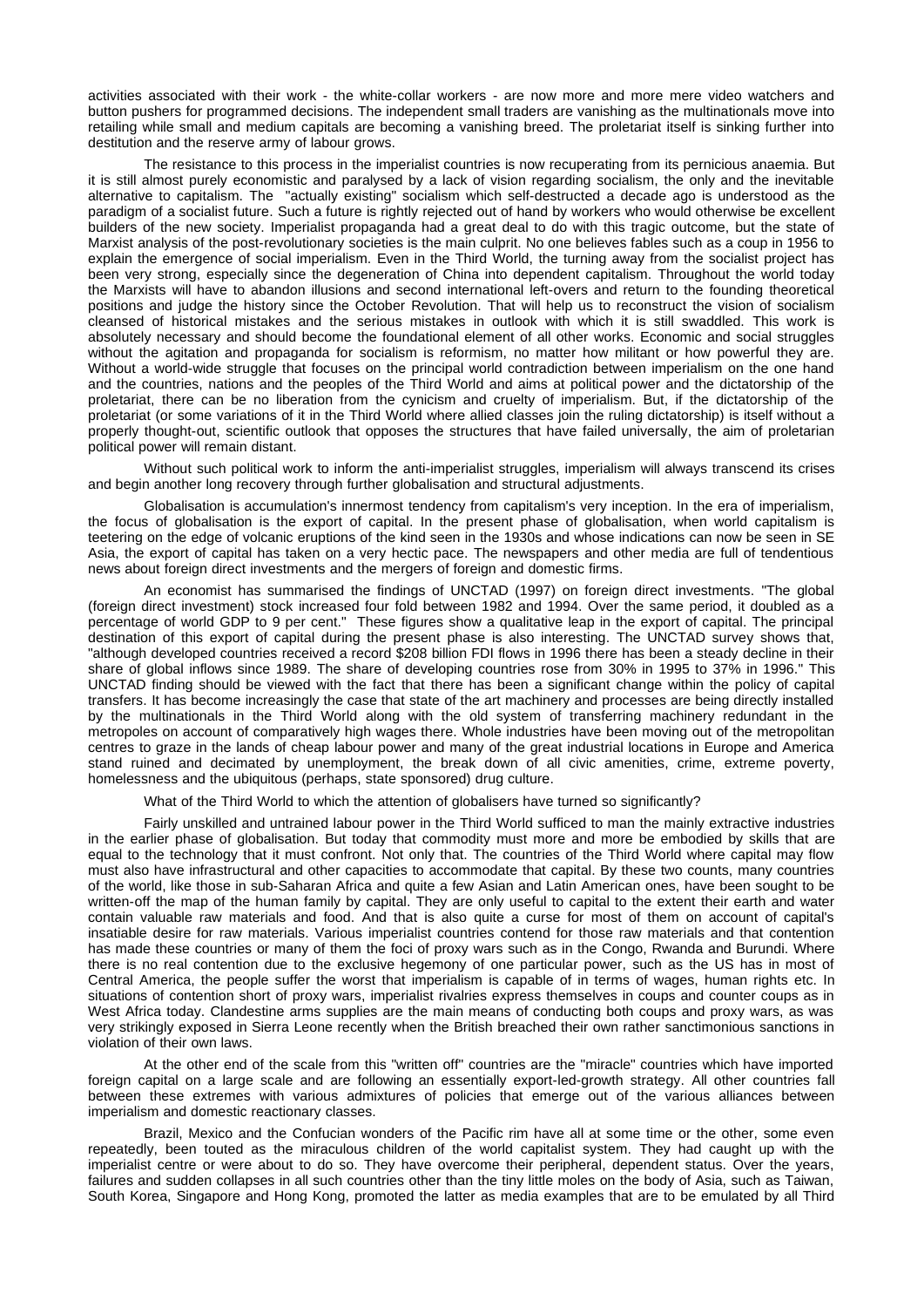World countries wishing to develop. That was just prior to the recent violent crises that shook all of them to near collapse. Now only the Dengist Chinese are left as example but they are loved for the profits they deliver to imperialism and feared for their size and military might. But their doomsday, in a world-shaking collapse is not far away. All these countries are or have become the quintessential sub-contractors of imperialism. At the present moment, their crisis have to a certain extent dragged down their imperialist principal, Japan. But that is only a premonition of the earthshaking disasters that are on the card for all imperialist centres if things go on as they have been over the last few decades.

Countries such as Brazil, Mexico, Thailand and Indonesia were never really in an economic position strong enough to withstand the ghoul's dance of speculation that has gripped the world due to the financialisation of capital on a staggering scale, capital flight and other factors not to be controlled by individual Third World countries. But Taiwan, South Korea, and China have been in a stronger position. In all of these latter countries, meaningful land reforms had taken place. All had put into place fairly comprehensive systems of elementary education and diversified institutes of higher learning in science and technology. Also, access to health care and preventive medicine were fairly universal in all these countries. Until they moved into the chimerical world of export-led growth and openness, they all had strong government controls and planning over finance, export and import, investment decisions and research and development programmes, all necessary features not of autarchy but of self-reliant growth. In China, these achievements were the result of socialist construction in the period before the Great Reversal. In the other two countries, these elements of self-reliance, especially land reforms, were undertaken by order of their US overlords in the fifties when the latter was mortally afraid of an insurgent peasantry inspired by Mao's China and the inspiring struggles of their Indo-Chinese fraters. Moreover, they could build on the extraordinary circumstance of the US imperialists pouring in huge amounts of dollars into those two tiny countries as striking exception to the rule for every other Third World country. This pouring in of dollars through "aid" and military spending was in order to use them as springboards for aggression in the region. The scale of this dollar input can be gauged by the fact that tiny South Korea received during the cold war more than six times the amount received by the whole of West Europe during the massive Marshall Plan.

Since the Indian bourgeoisie, led by Indira Gandhi armed with a massive Rs. 5000 crores IMF loan in the early eighties, launched into the path of globalisation and restructuring ordered by the creditor, we have heard from academia, the media and some unexpected quarters about the successful capitalist transformation of Korea etc. even within the imperialist dominated international division of labour. Some so-called Marxists in Britain started quoting some journalistic pieces by the early Marx and began praising imperialism as a progressive force that is developing a vigorous capitalism in the Third World. Our pundits were naturally reluctant to mention land reform, education, health care etc. since they would not quite fit the rosy prospects that were being touted for India and the Indians. The burden of the Korea, Taiwan, Singapore and Hong Kong song rose to a crescendo when Indira Gandhi's former minions began in 1991 the completion of the job started by her. Since the collapse, the song survives as embarrassed nostalgia among those hooked on bourgeois economic models, especially those, favoured by the IMF-WB, that promote very busy academic traffic on the seminar circuit.

The collapse in East Asia and other impending collapses there and elsewhere show that there is no scope for escape from abject dependence on imperialism, for a national, independent development in the Third World by the capitalist route. In all Third World countries, pre-capitalist relations and their re-invention through a formal subsumption under capital result in an overall "retention-erosion" process. This condemns agriculture to a serious lack of accumulation, persisting absence of extended reproduction and a distributive system that locks the majority of the country's population at levels below subsistence. Almost necessarily, this starves industry of both capital and markets. The bourgeoisie then tries to make up for these shortages by extracting a huge tribute from agriculture, condemning it to further stagnation. An agricultural revolution that distributes the land to actual producers is the foundation of agricultural development, but it alone in not sufficient. Land reform must be followed up immediately with consolidated peasant ownership at various levels, maintenance of equitable terms of trade between agriculture and industry, adoption of a basically equalitarian income policy and the integration of all these policies in a coherent, democratic and many tiered planning process. These are tasks beyond any bourgeoisie in the imperialist era. So even in countries that have witnessed a few basic reforms such as Korea etc., agriculture does not stimulate industry and industry does not turn back with research and appropriate technology to develop agriculture. The result is the ubiquitous dependence on imperialism for technology, capital and market. "Import substitution" or "export-led growth", no matter what the latest phase of policy, the processes of compradorisation intensify and lead towards puppetisation. When world prices are politically decided and mediated through complex, hierarchically structured multinational conglomerates, when capital flight or entry depends upon the production of ever cheaper labour power and when raids on currency or portfolio investments are always possible, such a process of deepening slavery to foreign capital is inevitable. Upto 1982 or thereabouts, the CPI(M) and the other revisionists would proclaim the independence of the Indian big bourgeoisie with some confidence, however misplaced. After the 1982 IMF loan, the confidence was somewhat shaken. At least, there was some doubt in the assertions, although the formulations in the programmes remained more or less the same. After 1991 there is a loud silence from all revisionist quarters. Two major planks of their programme, independence of the big bourgeoisie and the socialist character of the Soviets, came crashing down over their heads. Reeling from such a political disaster, the CPI(M) leadership has now surrendered to imperialism as the vacillating partners of the big bourgeoisie, creating serious problems for the followers.

The present phase of globalisation tends to produce, with some deliberate policy planning of course, an approximately ten percent of the population capable of becoming a market for the world goods produced by the multinationals while the rest are written off to increasing misery. As a result, the market in the Third World that springs into being is quite considerable, given the sheer numbers involved. The luxury consumption may not be of US-EU standards but is still quite attractive for multinationals in a period of acute crisis. It is therefore not surprising that the multinationals and their supra-state bureaucracy in the IMF-WB push for more and more skewed incomes and distribution policies, writing off whole sections of people and many regions while promoting a satiric or nymphomaniac lifestyle in an ambience of grab and grab consumerism. The result is a despicable cultural homogenisation that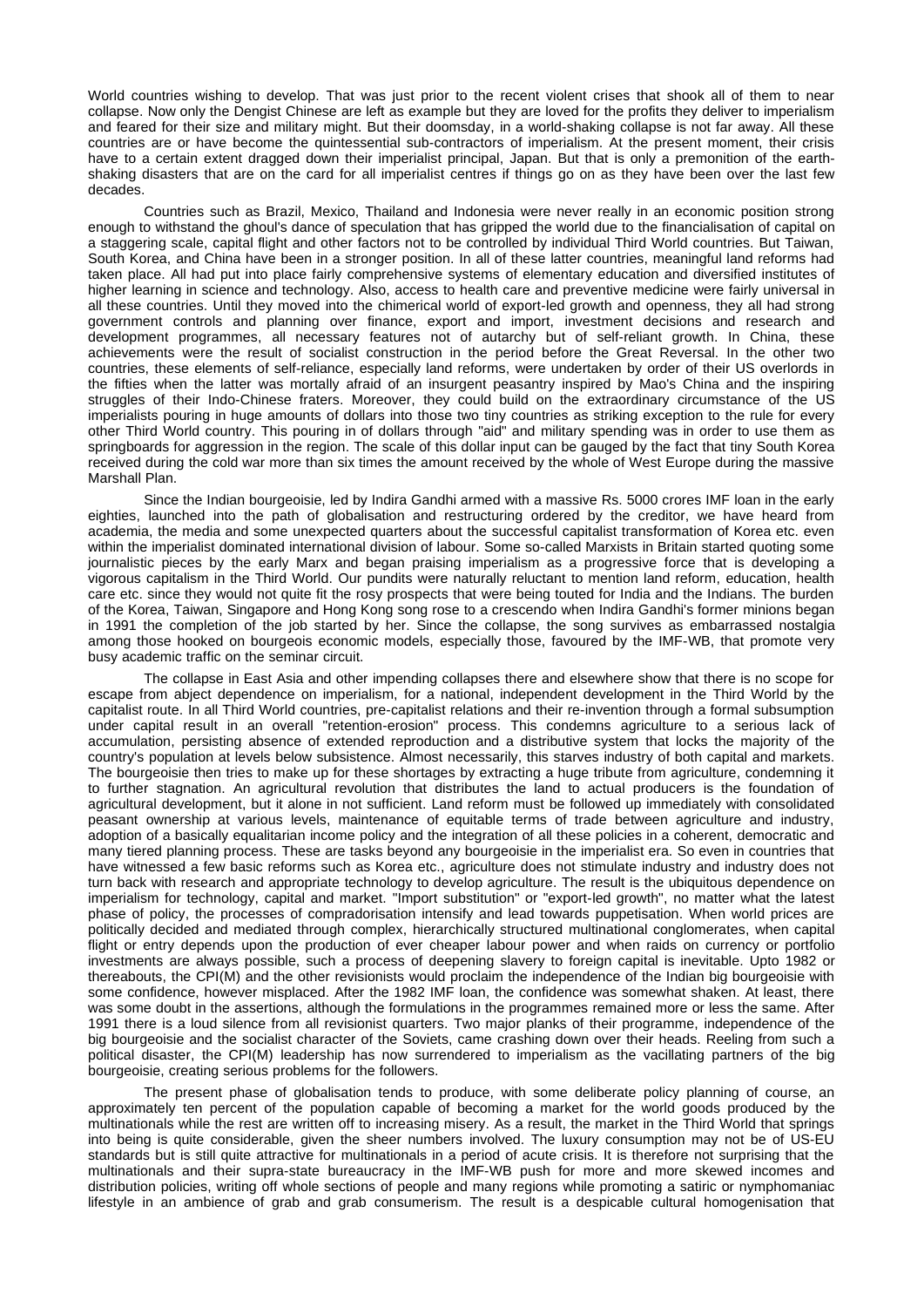atomises people, fosters cynicism about collective effort, strips men and women of feelings for the next person and paves the road to aggressive right wing politics.

In all Third World countries where foreign investments have been sustained in a big way over fairly long periods, there is an important common thread linking them all together. They all have authoritarian regimes where the ruling domestic reactionaries allow little or no democratic right to the people. Military dictatorship and party dictatorships of the totalitarian kind are the rule in these countries. This is not accidental. When basic human entitlements are sought to be withdrawn from the overwhelming majority of the population, then such forms of governance become inevitable. Moreover, the obvious linkage between such forms of governance and the traditional extra-economic means of coercion make the former eminently suited to the supreme task of depressing real wages. Brazil, Argentina, South Korea, Indonesia, China and other imperialist success stories have ruling classes that have waded through innocent blood to come to power and to remain there. The question for us is:How far have the Indian ruling classes advanced into the authoritarian system in order to become star performers for imperialist capital? The present situation in the country demands a long hard look into that question. Will the "opening up" and "restructuring" on imperialist terms that the Indian ruling classes are pursuing now allow for the continuation of the present parliamentary system? We will have to return to those questions presently.

The international situation during this period of protracted crisis and turbulence is still marked by three major contradictions:1) That between imperialism on the one hand and the countries, nations and the peoples of the Third World; 2) That between the various imperialist powers; and 3) That between capital and labour.

All of these contradictions have sharpened over the past decade. The contradiction between labour and capital has sharpened throughout the world. In the imperialist countries, deregulation, unemployment and the curtailments of all social entitlements is provoking a mild reaction at the hustings:Thatcherites are no longer sure winners, but the alternatives are not even Keynesians, merely old Thatcherites with a new rhetoric, such as we have seen in Europe recently. Large-scale industrial actions in Europe over the last two or three years and, more recently, in the US has marked a certain degree of change. Most of these actions have materialised inspite of the entrenched union bureaucracies, sometimes in defiance of it. But lacking the unifying vision of a new, socialist future, the struggles get bogged down in economism. Some of that economism even produces anti-immigrant, anti-minority and anti-Third World sentiments. The metropolitan contingents of the working class are still far from challenging the hegemony of the bourgeoisie at a time when Marxism is itself fighting from a defensive position against a resurgence of subjective idealism that has contaminated all branches of knowledge, including the natural sciences. The bourgeoisie and its philosophy will remain credible as long as it is able to thwart social disintegration by utilising a part of the huge tribute it extracts from the Third World, i.e., in the absence of a mass ideological reorientation in the working class movement.

The focus of the contradiction between labour and capital is now firmly in the Third World. Increasing mass unemployment, casualisation, withdrawal of hard-won benefits etc. is shifting this, the largest contingent of the world working class, away from revisionism and all other varieties of economism, including those very "left" ideologies that attempt to harness militancy to nothing beyond the bread and butter issues. Economism's organisational reach in the Third World has been mostly confined to permanent workers in what we in India call the organised sector. The vast majority of the working class, including those in the most modern sectors and those who are the progeny of several generations of workers, are casual and contract labourers from whom the lion's share of imperialist super-profits are extracted. These remained basically unorganised. In the present phase of crisis and globalisation, the organised sector is shrinking and that opens up the objective condition of unifying the working class. This condition is political and it ramifies into issues such as privatisation, imperialist take-overs, deregulation, liberalisation, etc. These political questions are large, systemic ones and demands socialism as the conscious basis of all other work on a mass scale. This has disadvantaged the revisionists considerably on account of the emptying out of their concept of socialism after the Soviet collapse. The masses of the left who are still trapped within the revisionist organisations are already stirring and are already becoming sensitised to revolutionary alternatives. This is a great opportunity and the revolutionary forces must not dissipate it by phrasemongering. To the extent that this opportunity is already being lost due to the ideological, political and organisational disarray on the revolutionary left, rightist anarchism, the harbinger of fascism, is already making serious inroads into the working class movement, as is the case in West Bengal and elsewhere in India.

Globalisation has deepened the objective basis of the unity of the working class world-wide. The call for equal remuneration for equal productivity on an international scale demolishes the very basis of the globalisation that is taking place and it is very significant that such a call is rising from the revolutionary working class movement in some metropolitan countries. Much organisationally concrete work to establish co-operation between the national contingents of the working class will be necessary to make this slogan a real threat to the imperialists.

Imperialism means imperialist rivalries and the law of these rivalries is a tendency towards wars of various kinds among imperialist powers, especially the world-embracing wars. As long as the USSR did not collapse and was still in contention for world hegemony with the US imperialists, the other Great Powers had to submit to the military protection of the US. But within the cold war context, the US hegemony over those Great Powers was getting progressively eroded through intense economic rivalries in a world crisis. The rise of Germany with the EU in tow, and Japan, with much of East Asia in tow, during this period testifies to this process. As a result, as soon as the military umbrella became unnecessary, the stage was set for rapid multi-polarisation of the world inspite of the might of the US imperialists. That multi-polarisation was however so rapid because of the intensity of the economic crisis. The globalising moves of all the imperialists to stave off the crisis has created a phase of temporary interdependence that keeps open hostilities between those powers at bay. The present moment is therefore not one in which a world war is imminent. But this is a fragile moment that is dependent upon the staving off of cataclysmic upheavals in the imperialist economic order. World war will become imminent during such upheavals and, if then, war is not transformed into revolution, another regime of accumulation will take off under a new system of imperialist hegemony.

The most intense inter-imperialist contentions are now focused on the Third World. This is because of two reasons:1) the traditional, familiar reason of food and raw material control; and 2) the trend of a massive shift of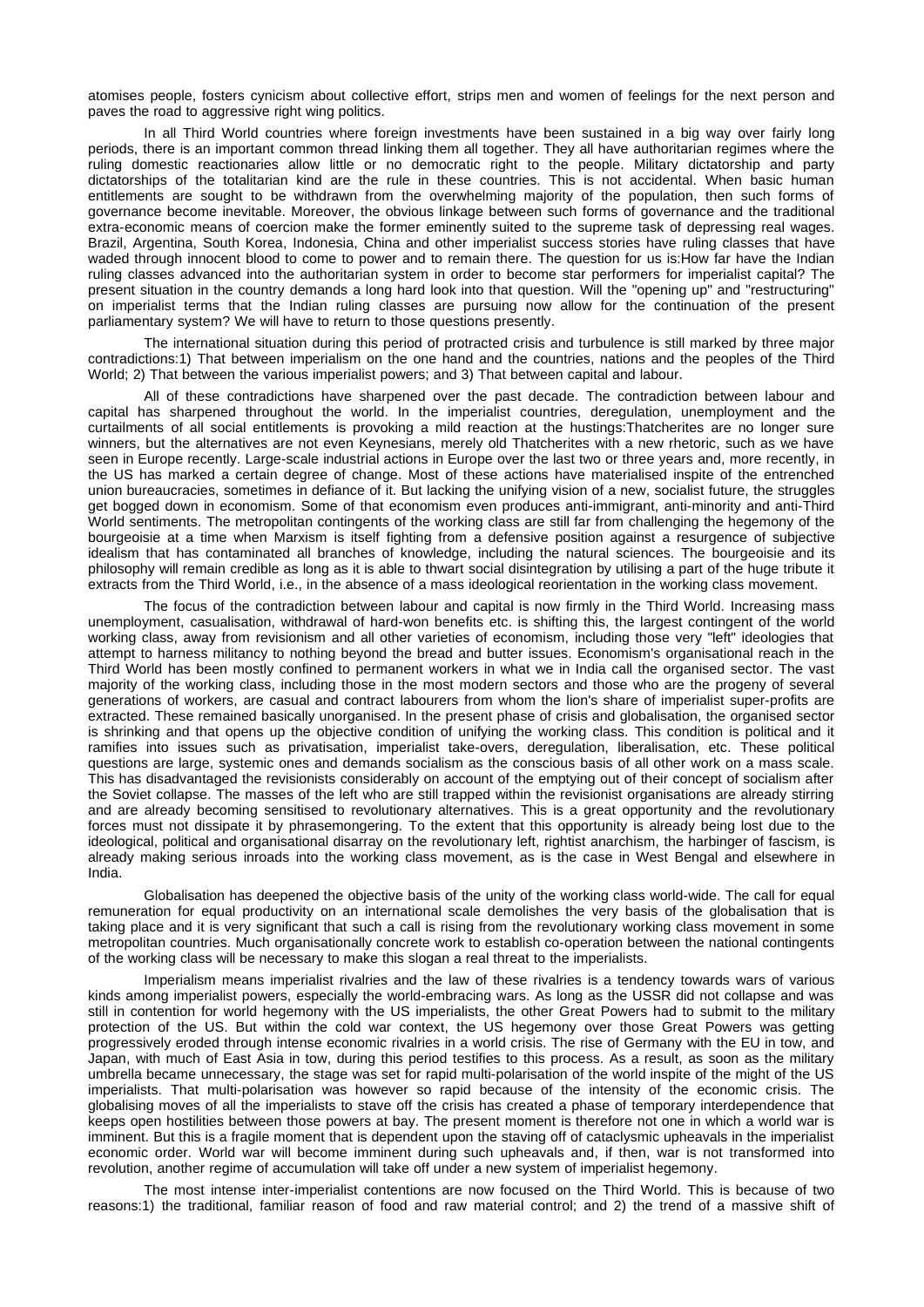investments to the Third World and the development of a significant market there. In Africa, West Asia and Latin America where imperialist rivalries are in their most intense forms, the local reactionary groups fissure and fuse according to affiliations to various imperialist interests. Imperialist sponsored coups or other types of authoritarian takeovers are the common currency of such changes. The currency gets harder with proxy wars. The US imperialists' latest weapon of suppression against Third World countries - sanctions - is continuously challenged, covertly and overtly, by the other imperial centres. The sanctions, for example, against Cuba, Iran and Libya have become more or less meaningless on account of the countless and substantial breaches of it made by the EU and the Japanese imperialists. Such a situation is developing in Iraq also. This is not to say that the US retreat on all these sanctions was solely the result of inter-imperialist rivalries. They were not. The opposition of the world's peoples and the valiant peoples of the countries concerned along with their governments was the prime factor without doubt. But that such opposition yields results shows that in the anti-imperialist struggle, each moment or conjuncture must be studied carefully and flexible policies found to evolve the most effective means to defeat imperialism. That the US has to retreat at all inspite of being the undoubtedly greatest economic and military power has to do with the causes we have discussed above, but it should be stressed that the US, in its search for world hegemony, had already overstretched itself during the cold war and that overstretch has increased since, leading it gradually into passivity. But this passivity should not be assessed without considering US imperialism's extreme venality and practised adventurism.

The focus of the two major contradictions just discussed is in the Third World precisely because the contradiction between imperialism on the one hand and the countries, nations and peoples of the Third World on the other, constitutes the principal contradiction in the world today. The existence and development of this contradiction regulates the other two basic contradictions. This is still the era of imperialism, Lenin's era, and the theory of the "weak link" still holds. The thesis that the present phase of globalisation has made a qualitative change in the situation does not accord with objectivity. This qualitative change is sought to be located in this thesis on the undoubted fact that we have also noted, viz., the massive transfer of high technology to the Third World. This argument proceeds from this fact to the conclusion that the contradiction between the working class and capital has become the principal contradiction. This leap into an erroneous conclusion assumes that the present phase of capital transfers has homogenised the world capitalist system and that production in the Third World has more or less overcome a mere formal subsumption under capital to become really subsumed under capital. This does not accord with objectivity and underestimates the need of a democratic revolution in the Third World to put an end to pre-capitalist relations of production which change but persist in a symbiotic relation with imperialism.

Imperialism is still the principal aspect of this principal contradiction. The rapid decline in the armed national liberation movements since the late seventies is an important datum for all communists. The main causes of this decline are:1) the ideological and political confusion created by the Dengist clique's capitulation to imperialism in pursuit of the path of dependent capitalism; 2) the pernicious influence of Soviet revisionism on many communist parties leading such movements; and 3) the dangerous adventurism which detaches guerrilla warfare from the one thing that gives it life and dynamism, viz., large scale insurrectionary movements arising out of persistent political struggles. This decline and, along with it, the degeneration of countries which had liberated themselves after arduous anti-imperialist struggles, such as in Indo-China, at a time when imperialism's crisis was deepening has meant a serious setback to all anti-imperialist forces.

The anti-imperialist struggles of the Third World have gained in one important way due to the disintegration of social imperialism. The illusion of a "third path" between socialism and capitalism has lost its objective basis and ideological moorings. This has shattered the Nehruvian, Nasserite and, more importantly, revisionist ideologies that chained down many Third World countries in the struggle against imperialism and feudalism. As a result, most domestic reactionary cliques which pretended a commitment to progress without in any way hurting their class interests are now competing with each other quite shamelessly for the crumbs thrown at them by imperialism. As a part of this fall-out from the disintegration of the USSR, the non-aligned movement has become a ghost that walks and talks funny.

During this moment of temporary setback in the genuine anti-imperialist movement, some space has been created by militant Islam to mobilise the popular masses against imperialism. The ideological and political centres of this militant Islam are located in the vast Arab world, Iran, Central Asia and parts contiguous to them. The core of this area has been kept continuously at war by various imperialist powers, especially the US imperialists. The despicable Zionist usurpers of Palestine have been the chief imperialist agents for imperialism, but the numbers of local reactionaries serving the cause of imperialism and Zionism, the racism that threatens to exceed Nazism, are extremely large, with the Saudi and other desert chiefs heading the list. The aim of all imperialist machinations in this area is cheap petroleum. The loot of that product and the miserable destitution of the masses in the region are achieved not by some market mechanism but by war and armed suppression. For reasons that should be studied seriously by communists in the region and elsewhere, the communist movement in the region has remained weak. The masses remained terrorised in communities centred on the mosque and the ideological resources of semi-literate Imams who shared their misery and anger. Imperialism has no quarrel with fundamentalism in its extreme forms as practised, for instance, in Saudi Arabia, but all the anti-fundamentalist anger in the imperialist media is actually directed against the anti-imperialist content of militant Islam. Communists must defend this anti-imperialism while creating the conditions for a mass-level dialogue on unacceptable, medieval social values that permeate this movement.

The anti-imperialist struggles are now divided by sectional outlooks such as on the environment, gender, healthcare, education, children, weaponry etc. That all such issues have been raised with great force and conviction is a very good thing and they go quite a way towards further developing socialist theory on many particular issues, especially the environment and gender. But these outlooks often miss the totality that constitutes the imperialist system. And that acts as a barrier to the development of unified anti-imperialist struggles. It is our task to theoretically unify these partial outlooks on the basis of a renewed socialist project in order to unleash vibrant anti-imperialist struggles.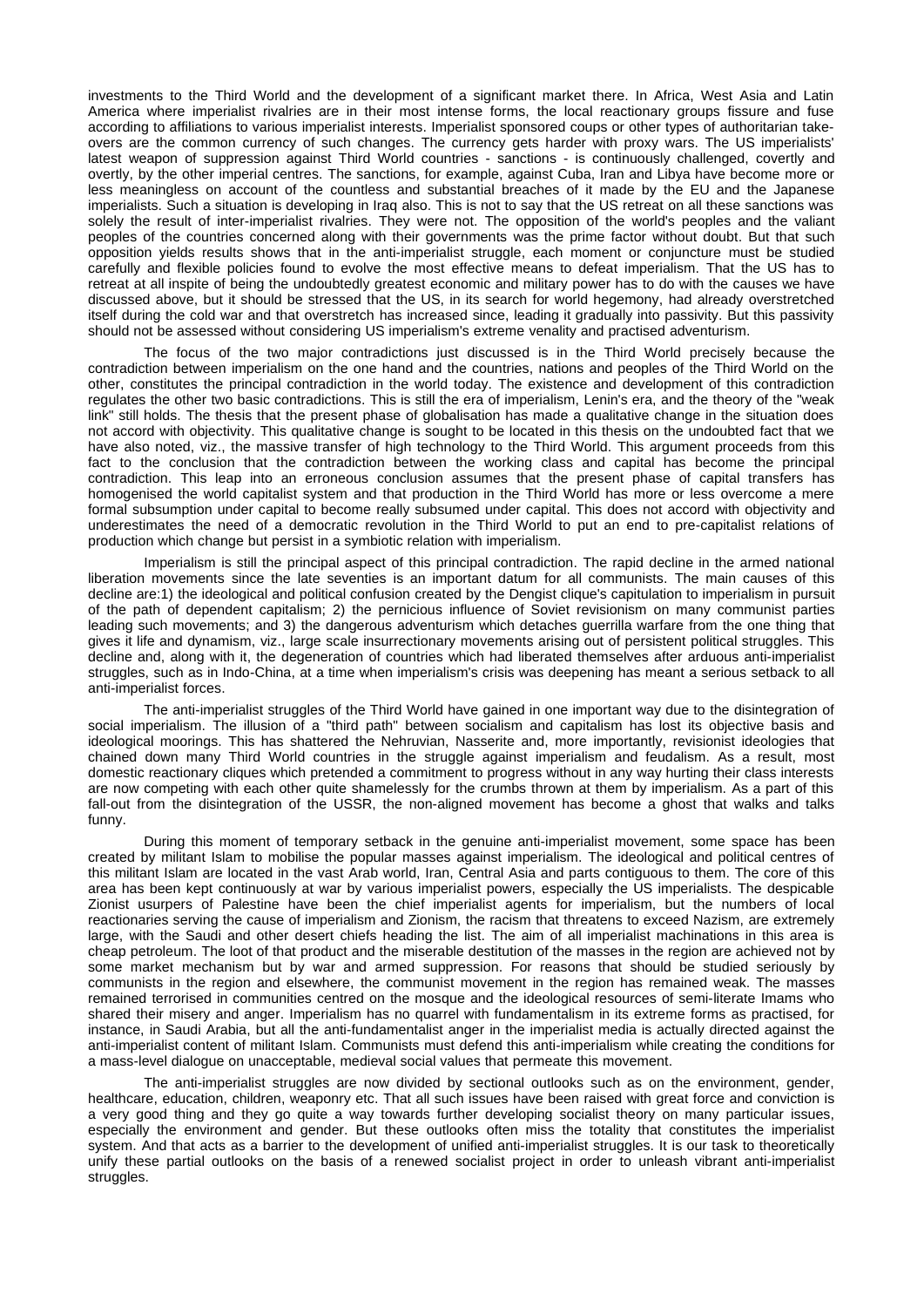The collapse of East Asia and the cataclysmic events in the former USSR show the real weakness of imperialism today. The Thatcherite ideology peddled by the IMF-WB and the media lies in ruins in those theatres of imperialist depredations. People, world over, are becoming more and more aware of the deceptions of capitalist reason. Storm clouds are building up everywhere in the Third World. Representatives of certain domestic reactionary groups leading governments in the Third World, such as Mahathir Mohammed, have responded to the recent aggravation of the crisis by taking up, to a certain extent, an anti-imperialist agenda. Such examples will multiply in the near future.

To sum up the international situation,

1. The crisis of the world capitalism has become extremely exacerbated. Great seismic waves are shaking the very foundation of the system;

2. This is shattering the anti-people imperialist offensive since the reversal in China and the collapse of the USSR;

3. As a result, the anti-imperialist tide which was ebbing over the last two decades is now in flow, but it is still dammed up by the lack of a clear vision of socialism, the only alternative to the imperialist system;

4. Authoritarianism in governance and proxy wars along ethnic fault lines are imperialist instruments to suppress the development of genuine and united anti-imperialist movements. The struggle for democratisation, self determination and federal union are therefore on the agenda of anti-imperialist struggles.

The people of the world must unite to oppose imperialism in all its aspects. This unity must proceed to utilise all positive forces, however short-lived or vacillating, in order to overcome weaknesses and to build progressively greater movements. Ethnic and national problems must be solved by greater democracy, the right of self-determination and federal union.

The socialist vision must be renewed to expand the core anti-imperialist forces before the flow of antiimperialist struggles rise into flood.

#### Fascism and India

When an analysis is made of the trajectory of India in the midst of the world crisis, we see a trend towards IMF-WB style restructuring and "opening up" during Indira Gandhi's second stint in power from 1980. Under Rajiv Gandhi's prime ministership, a regime of reckless borrowing took place to finance luxury sector production. When the external creditors called, he was dead and the inheritors of the Gandhi family jumped wholeheartedly into the IMF-WB bandwagon to escape the consequences.

The revisionists and well-meaning liberals and social democrats have made much of a supposedly radical break in the Indian state's economic orientation. We do not see it. There may be differences in emphasis here and there, but the basic approach in action (rather than rhetorical and legal flourishes regarding socialism and land reforms) was and still is a dependence on imperialism for capital, technology and markets. The emphasis on heavy industry has been much exaggerated. In today's terms that translates to the need for physical infrastructure. Earlier, the state's direct intervention was called upon because of acute local capital shortages. Now, in the name of privatisation, the state is paying through the nose indirectly, through capital transfers at throw-away prices. It should not be forgotten that the earlier strategy was not only not opposed by the imperialists, but was positively rewarded by so-called aid. Precrisis imperialism was also able to make some concessions and did make them in the light of the cold war and the development of genuine socialism in China. That had changed radically by the eighties. Instead of caution, now there are the bullyboys of the IMF-WB dictating our policies from Delhi itself. The corporate raiders and the financial speculators are more blatant. The terms of trade are extremely adverse and are getting worse. The same leaders now merely look more naked.

The compradors are now looking more like puppets, but is there a basic difference? The fact is clear that if you chemicalise agriculture rather than go through a thorough land reform, if you neglect elementary education, healthcare and social security, if you push more than half of your population to near starvation levels, if you scoop up all savings to serve a handful of bureaucratic bourgeoisie with long feudal and mercantile tails, if you pamper the landlords while squeezing the agrarian capitalists and peasants by extracting a huge tribute through adverse terms of trade, if you refuse to do away with the main feudal institutions of caste and other loci of extra-economic coercion in an ancient land, then any development will be dependent upon imperialism and that dependence will further exacerbate your internal contradictions in a spiral of deeper dependence. When Sonia Gandhi or Manmohan Singh claim the Nehruvian mantle, it is they who are right and not the others who criticise the present in terms of the "good old days" which ended for some in 1975 and for others a little earlier.

But of course there has been a difference. But that is an external factor working itself out internally. During the cold war, the Indian ruling classes could bargain with both the imperialist camps for relatively substantial concessions. This was the era of the famous neutrality. With the final decimation of the USSR, a process that took a few years for completion, the Raos and the Singhs had very little by way of such bargaining power. The comprador character of the Indian big bourgeoisie went beyond debate in 1991.

What are the political consequences of the policy of "openness" and export-led growth since 1982? First and foremost, it was clear that the new economic policy was prepared for, and later sustained by Indira Gandhi's post-Emergency avatar, initiating an anti-minorities communalism. She and the Congress party gave a despicable communal turn to Indian politics from 1980 onwards by cultivating a Hindu-Hindi-Hindusthan constituency. The RSS could not miss noticing such a turn, because it was being assiduously courted. So it was no surprise that the RSS extended electoral support to Mrs. Gandhi in certain elections. Why? Why was Mrs. Gandhi and, later her son Rajiv Gandhi taking this road which has now brought communalism to the centre of the Indian scene? Part of the answer lies in the Congress party's very own ideology from the days of Mohandas Gandhi's ascendancy. Extreme centralism, the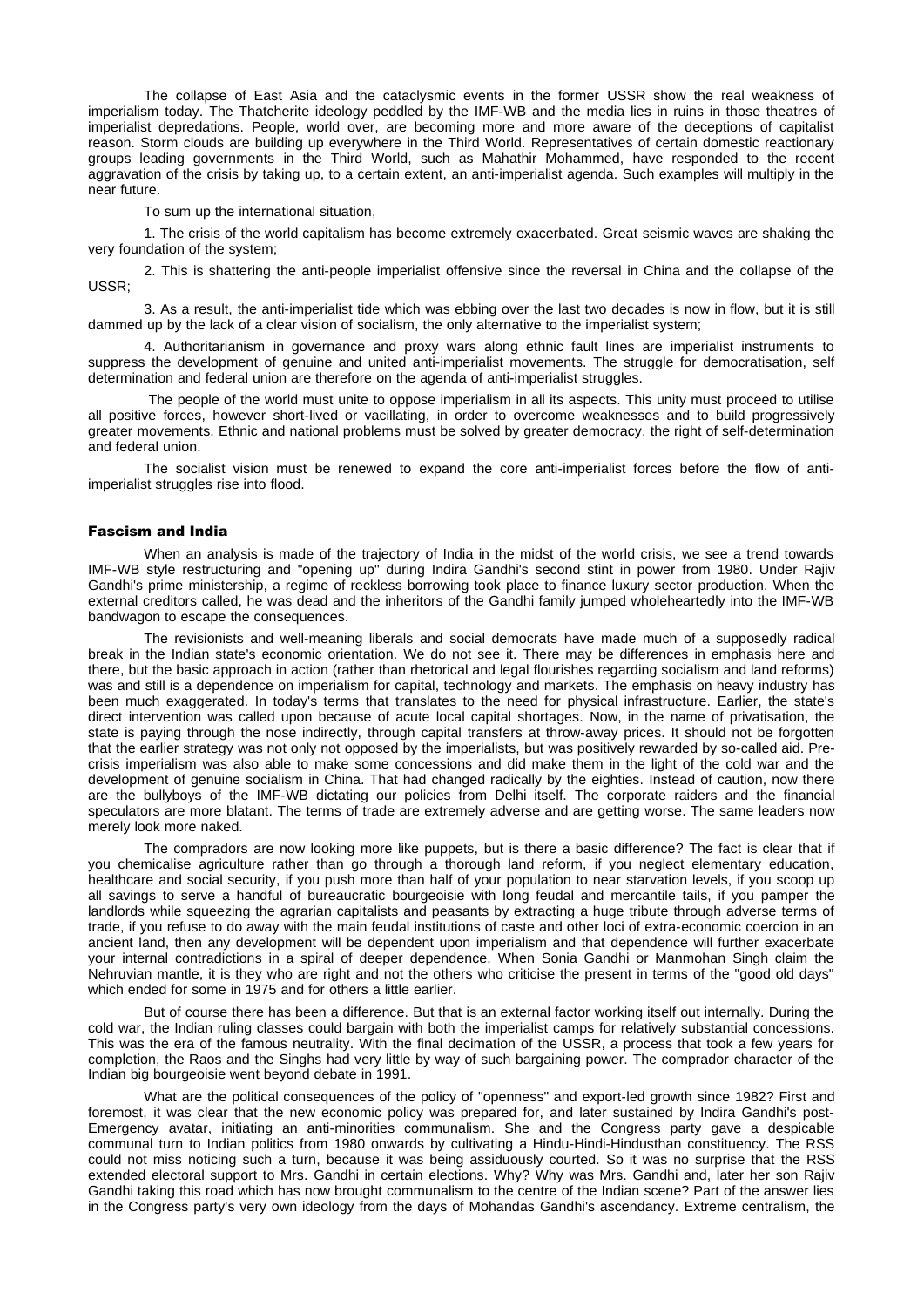one-nation thesis, the Hindi chauvinism, the upper caste bias, etc. were all there from the pre-independence days. But these unsavoury items were rarely articulated in a comprehensive communalist position. This lack of articulation was an asset for the Congress for many years as it took advantage of the people's lack of experience with universal franchise to get votes and stay in power by pretending to be all things to all men while the upper caste-Hindu-Hindi ethos that was built into the political system continued its work quietly and efficiently. This process met its Waterloo when the Sangh Parivar stepped into the Mandal breach with a line that clearly articulated what the Congress used to keep silent about.

Another part of the answer lies in the diverse challenges to the ruling classes posed by a people who had emerged victorious after an eventful struggle against Emergency fascism. First of all the challenge was precisely from the minorities who were no longer ready to be treated in the manner prescribed by the state system in India. Insurgents in Kashmir, Punjab and the North East were defying the bullets. The Muslims were reacting furiously since the massacre at the Turkman Gate. Anti-minority policies could support the guns and the series of undemocratic laws repugnant to all human values. But these anti-minority policies could be even more useful in containing the greatest challenge to the system which came not from minorities hailing from social and geographical peripheries, viz. the challenge of the subaltern castes from the Hindi heartland and elsewhere. The demands of these subalterns stood some chances of being diverted to anti-minority pogroms as before, in the names of the Hindu religion.

Army, paramilitary and police raj has been too frequent during the long years of Congress rule to need enumeration. Large-scale challenges such as those which emerged in the aftermath of the Emergency and the brief Janata rule could be handled by the Congress in the only way it knows - massive repression. But the failure of the Emergency had taught Indira Gandhi and the Congress that India cannot be ruled by repression alone. She chose the communalist ideology in order to mobilise the overwhelming majority of Indians who are census Hindus (i.e. a diverse lot with rituals, practices and beliefs that are countless and contradictory) for a death dance of chauvinism and xenophobia. Unable to articulate the communalist ideology openly, Indira Gandhi worked through new and old organisations, such as the Viswa Hindu Parishad, to do the work of articulation, while she and the Congress government unleashed the armed forces (e.g., the PAC in UP) for frequent massacres on the Muslims. Soon the Congress would lose those articulating organisations to the BJP and the Sangh Parivar.

The appearance together of statist communalism and the economic turn towards a further and deeper integration into the imperialist division of labour was objectively necessary and subjectively assimilated by the shrewd lady and her ruling class advisors and patrons. The objective necessity is that, as we have shown above, imperialist capital travels massively towards those states which suppress their broad masses ruthlessly. Authoritarian regimes can push through anti-people policies that create and sustain cheap labour power directly and indirectly in conditions of stability that do not allow protests to crystallise into movements. Functionally the most effective form of such regimes is one in which repression can be backed by a hegemonic ideology such as xenophobia, communalism, racism etc. which thrive on various accretions of false consciousness. Mrs. Gandhi did not require a great deal of perspicacity to instigate communalism in order to set up a repressive regime conducive to her surrender to IMF-WB prescriptions.

The last two decades of ever-closer integration to the imperialist system has naturally fattened and strengthened the communalist monster. In the process the Congress has lost out to the more hard line Sangh Parivar. This loss began on a large scale during the anti-Mandal agitation by the upper castes when the Congress orchestrated the student and youth ruffians from behind the curtains, fearing a low caste voter backlash should it be exposed as the prime mover. The BJP and the Sangh Parivar, however, did not have any such qualms as they had never had a massive mandate that they could lose. In order to divert the anti-feudal tide demanding reservations, the Sangh Parivar raised the spectre of violent communalism by launching the Ram Rath. The blood of the innocents began to flow freely. This bloodletting is continuous at the grassroots, while the episodes of massive bloodletting on a country-wide scale are appearing more regularly.

The domestic reactionaries and their imperialist bosses are now trying to domesticate the communalist monster to turn fascist repression into a routine affair. This has become imperative to sustain the IMF-WB treatment for our poverty - deregulation of labour power, withdrawal of social security entitlements, shrinking of educational and healthcare facilities, privatisation of the lucrative state sector enterprises at throw away prices, increased military spending on hardware, full convertibility of the rupee, export of agricultural products at the cost of the food entitlements of the basic producers, withdrawal of most state controls over the financial sector and the handing over of the rest to the non-elected bureaucrats at the Reserve Bank who are well schooled by the IMF-WB and hugely amenable to multinational pressures, ad nauseam. But as the partial implementation of these policies bite into the people's lives, they have begun to protest in myriad ways. The bosses know that these protests are building up to an anarchy, as best exemplified by Bihar, that has far-reaching revolutionary potential. They are therefore moving swiftly into the fascistisation of the state.

These protests are most strikingly expressed by the wild fluctuations of the parliamentary barometer. The bourgeois pseudo-science of psephology has gone to town recently on the concept of the "incumbent factor" after the last general elections. Heavy losses were suffered by nearly all parties in the states where they were in power. According to psephology, being in power meant loss of votes, period. The conjunction of two factors on the surface of things satisfies a moribund bourgeoisie unable to look at a rigorous science of society with any sense of equanimity. But if one asks why and why now, then the conjunction becomes a mere datum requiring scientific activity. That scientific activity shows that while the incumbent parties lost in states of their incumbency, some of them, such as the Congress and BJP gained in others. For example, the Congress was routed in Orissa, but it gained significantly in Maharashtra and Rajasthan. The BJP's case is also similar. Factors such as alliances, although important in themselves, cannot account for hazards of incumbency, because these alliances were in place more or less everywhere and according to political equations that were fairly homogenous throughout India. Incumbency was itself quite abstract and nebulous because it was hardly an electoral issue that seriously engaged the agency of the voters in a conscious way. But there is one common and latent factor which can explain the 'incumbency factor' quite adequately. Parties in power in the states, including CPI(M) ruled West Bengal, have been devastating the lives of the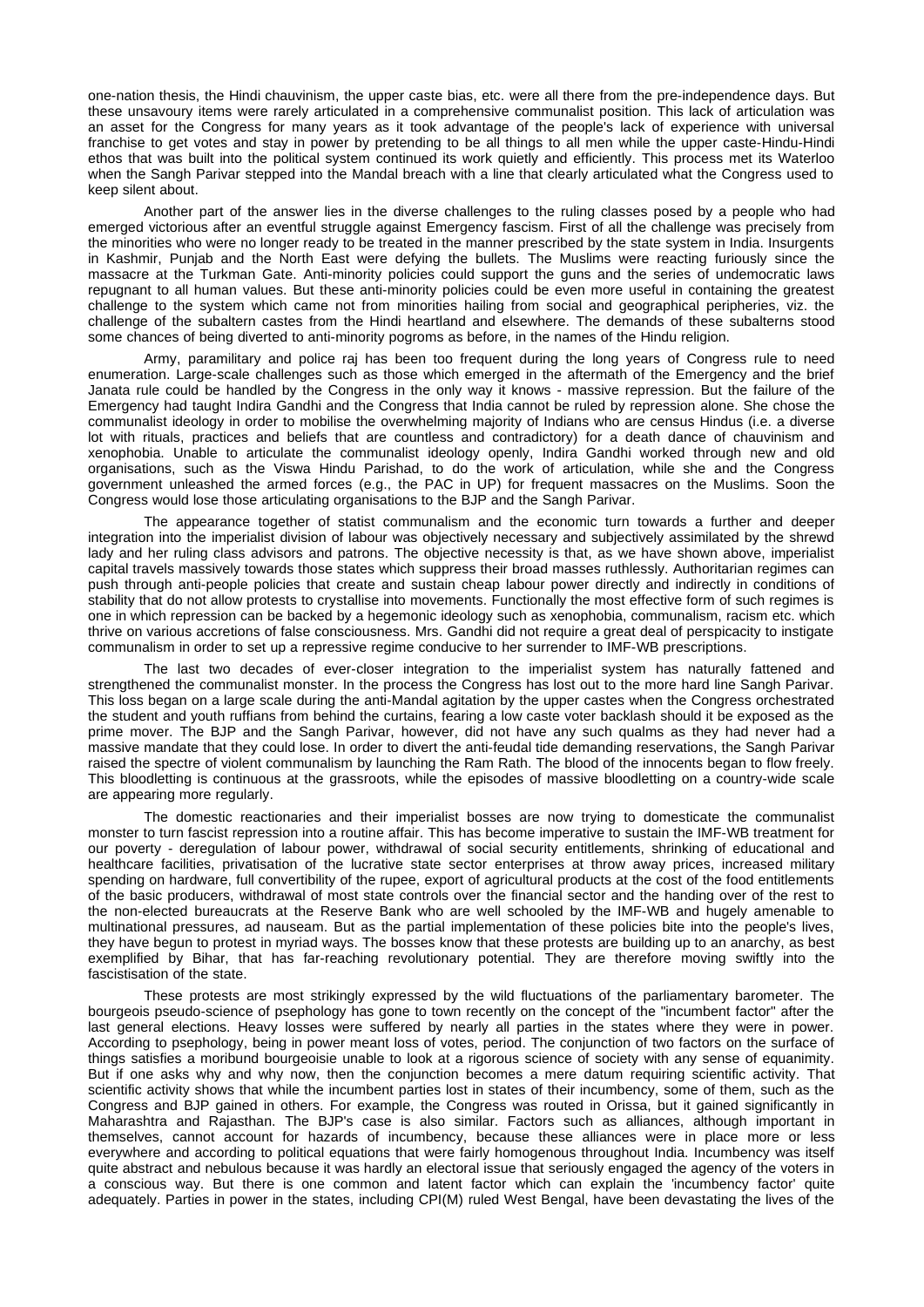ordinary voters by implementing the IMF-WB policies, while the same parties elsewhere were not seen as the cause of the voters' miseries in the same immediate way. It was a question of sending a clear message:we do not like the policies in place and their consequences. The understanding from which this measure emerges may not have heard of the IMF-WB or become acquainted with the miracles of the market place. It certainly does not grasp, except among a minuscule vanguard, the class linkages and their international ramifications that has led the country and its people to the present dislocation of civil society and the crisis of subsistence. Consequently, it does not grasp the real political tasks beyond the hustings and the polling stations. But the last fifty years of universal franchise has given it the confidence to express its clout in no uncertain terms.

It is this clout, this determined resistance to the realities imposed upon the people's lives that has disintegrated the National Front, especially its main force, the Janata Dal (JD). The JD emerged and consolidated its position as a fairly united platform of the diverse social peripheries (SC, ST, OBC and minority groups) which make up the majority in India. It also managed to arouse sympathy and support among such groups whose various, complex situations did not permit a merger with it. Its call for social justice catapulted it to the national level as a leading force. Various federalising steps taken by its governments elicited support from the states and the regions. The Naga leadership, the one and only genuine movement for self-determination and secession in the Northeast under the leadership of Swu and Muviah, began serious negotiations with the JD government, but that government's record in Kashmir was dismal. But its quiet but firm attempt to lessen tensions in the region held out some hope of a negotiated settlement in Kashmir and it was generally welcomed by the progressive forces. Lessening of regional tensions and the first tentative steps towards some forms of cultural and economic integration that the JD undertook could have become a strong position from which the countries of the region could defend economic and political independence against the worst forms of imperialist arm-twisting. Above all, its clean secular credentials were an important component of resistance to the communal-fascist depredations. And yet this party has all but vanished. Many have seen this denouncement as the result of the malevolence of sectional and regional leaders of the party. While we do not deny that on the surface, this factor was extremely important, but then all the major parties suffer from such malevolence to the same or greater degree without disintegrating so swiftly. The JD cracked up basically because it could not stand up to the policies dictated by the IMF-WB mafia which were meant to and were hurting the very groups which rallied round it. The resistance from the latter, expressed in the form of extreme internal tensions, intensified all its other contradictions.

It is of course not the Janata Dal alone which is in crisis. The Congress, having been reduced to insignificance by the voters in the populous states of UP and Bihar, is also going through a process where it is no longer a hegemonic party and has to try and recoup through various alliances the vast territory it has lost. Large and influential factions of the party have already left to form new parties or join others. The need for alliances has pushed the Congress into a retreat from the combination of liberalisation and communalism initiated by Indira Gandhi. The party's latest policy conclave at Panchmarhi has already paid lip-service to a left-of-centre stance reminiscent of its good old days. The Congress party's innate anti-popular make-up lets it learn nothing and forget nothing, so this stance reduces to cosmetic changes which make it easier for the CPI(M) leaders to sell their cretinist package of pro-Congressism to their followers. "Left-of-centre" is at any rate quite meaningless when the so-called Left Front is hardly any different from the other parties in the implementation of economic and fiscal policies. Even a party such as the CPI(M) which is ideologically more coherent than the other ruling parties is now deeply divided vertically and across the country over policies and the divisions cannot any longer be continued within the disciplinary boundaries of undemocratic centralism. Open violence between party members is now quite common.

But the greatest achievement of persistent voter protest has been the total instability of the parliamentary system. Frequent fusion and fission of party fractions, in response to voting behaviour and in anticipation of rejection by numerically powerful groups that often express their interests with a vigour incommensurate with their economic power in the system, has become endemic. This people's resistance is the result of the intensification of the principal contradiction in India between the broad masses and the alliance of imperialism and the domestic reactionaries. Its greatest achievement so far has been the empowerment of a plurality interests, some of them reflecting working people's interests directly and many, as in cases of reservations and minority rights, represent working people's interests both directly and indirectly.

It is this instability that has driven the IMF-WB script into a stop-go process as parliamentary parties scamper to save their power bases in the face of people's protests. All the ruling parties are agreed on the TINA (there is no alternative) factor with regard to imperialist arm twisting, but the really qualitative steps such as full convertibility or opening up the whole of finances keep getting retracted or delayed as the pulse of the resistance quickens. This increases imperialist pressures and further aggravates instability.

The parliamentary system, the way we are ruled, is, therefore, in a profound crisis. The Indian people's resistance, within and outside the parliamentary system is making it very difficult to rule India in the old way, the way of the last fifty years. Inspite of the great weaknesses and disunity of the mass movement, this is a tell-tale sign of a revolutionary situation. Given the world-wide crisis of the capitalist system, this situation is not going to recede. The revolutionary content of the situation will continue to mature. So will the mass movement, especially as the ruling classes and their imperialist bosses are forced to play the aces in the fascist-communalist pack.

The ruling classes have already launched a vigorous attack on the parliamentary system. They criticise and ridicule every parliamentary leader who commands the support of sections of the subaltern masses such as Laloo Prasad Yadav, Mulayam Singh Yadav, Mayavati et al, while the alleged crimes they are accused of pale into insignificance when compared to the venality of the likes of Rajiv Gandhi, Narasimha Rao, Advani and company, Bal Thackeray etc. The bureaucrats of the Election Commission are racking their brains to evolve ways of saving the ruling class parties. The judiciary, one of the strongest bastions of casteism and shameless class bias, has become quite adept at usurping the sovereignty of parliament and diverting the self-activity of the masses into passivity. The bureaucracy is openly contemptuous of the parliamentary system. And now the ruling fascists have floated the Presidential system with a chorus of support from the dens of intellectual and moral perdition called the media. Some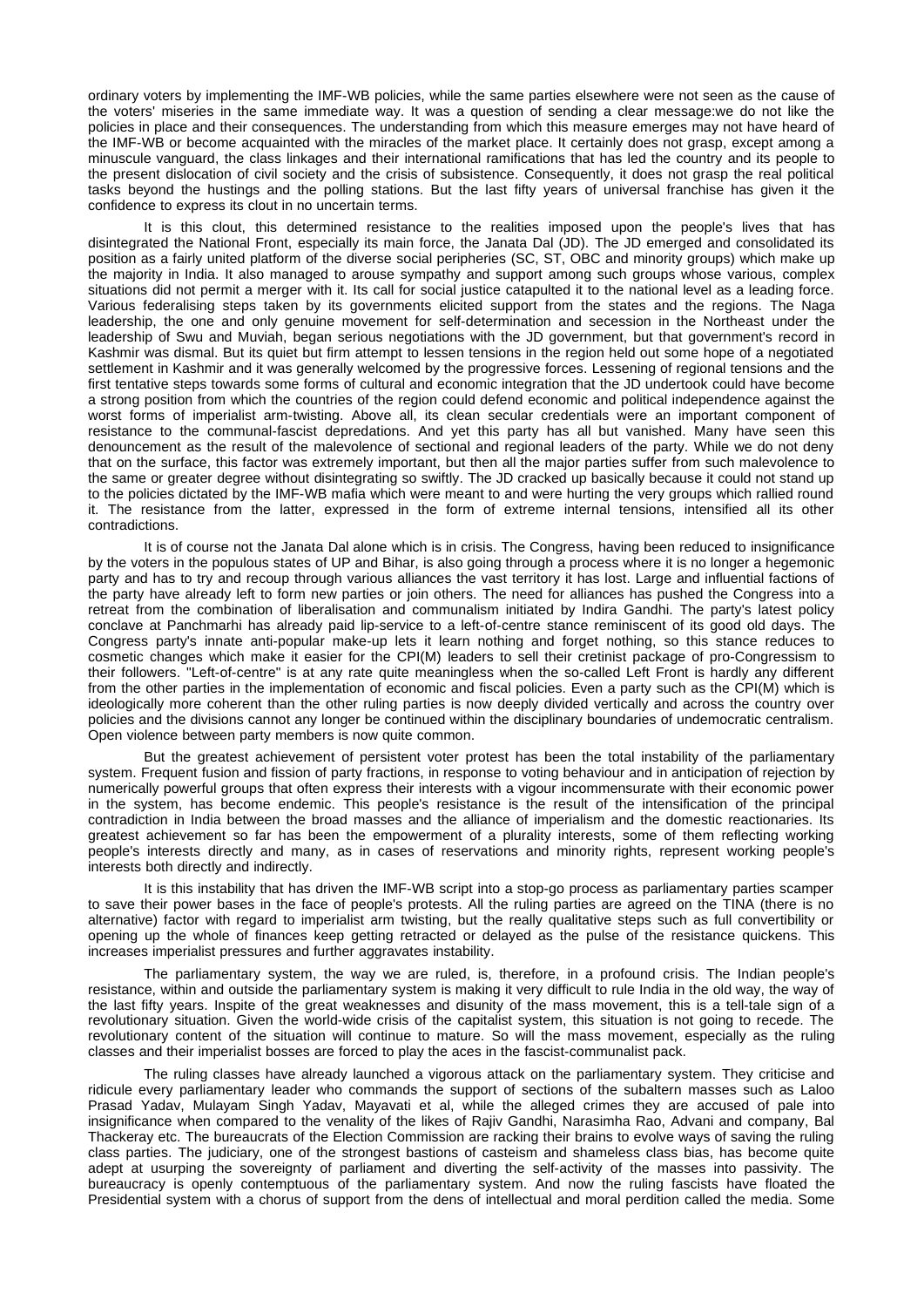enthusiasts are even proposing military rule. One of the most effective weapons against universal franchise and the parliamentary system is the presence of corruption and crime in the parliamentary system. Those who wield this weapon conveniently forget that corruption and crime have become endemic in every institution in India, touching every institution of the state and so-called non-governmental institutions. To single out the parliamentary institutions and keeping the others intact is to eliminate the one institution through which the people may get rid of what is precisely at their expense and not at the expense of all those who pretend to be ever so solicitous about the prevalence of it and are in fact the main culprits. If you want to eliminate corruption and the criminalisation of public life, you will have to deepen the processes set in motion by universal franchise by effective decentralisation to the grass roots and the establishment of the right of recall and referendum, recognised as matter of fact instruments in many democracies.

That means that what is required is more power to the people. But no one, especially those who are so agitated by corruption and crime, is interested in giving more power to the people. The proposals are always to eliminate that power as the Great Satan of public life. And that is the crux of the matter. The people's resistance to the semi-feudal power structures, to the communalist ethos, to the suppression of identities and to the depredations of finance capital must be silenced. If the people have spoken through parliament, get rid of parliament.

Like Hitler who emerged as the Chancellor of Germany from within the parliamentary system in order to devour it, the BJP's emergence at this conjuncture is no accident. The German big bourgeoisie, the Krupps, the Thyssens, et al all backed Hitler to suppress the great German proletariat just the Tatas and the Birlas are doing now about the proletariat and the peasantry of our country vis-a-vis the Sangh Parivar. The international financiers were happy then and they are happy now. Then there were the Hindenburgs, now there are the Fernandeses, the Badals and the other jackals.

The BJP's communal-fascists policies are well known and need no reiteration. Its own versions of the Brown shirts and the Black shirts - the Bajrangs, the VHP, the RSS and the fraters such the various Shiv Senas - are doing their incendiary work at the grassroots (places where the national press does not reach) while building up to some Indian version of the Reichstag fire such as building of the Ram temple at Ayodhya. They cannot forget that they owe their present rise precisely to such a conflagration.

What happened at Pokhran was a conflagration of a different sort, but the intention was the same - the consolidation of BJP rule. In analysing the Pokhran blasts one should be very clear that, by provoking the Kahuta explosions, these nuclear blasts have converted the Indian expansionists' clear-cut strategic superiority over Pakistan into a strategic parity. Pakistan had never been able to match India's air, naval and land forces or even come close inspite of spending a far greater share of GDP on defence than India. The government's clutch of warmongers who call themselves strategic analysts (with a curious preponderance of Southern Brahmins) could not have known of this inevitable consequence, even if the likes of George Fernandes, the defence minister, no less, are quite oblivious to such details and sing hallelujah (sorry, Haribol) to the Bajrang and Swadeshi Jagran Manch (SJM) chorus. It is certain that the BJP government exploded the bombs at Pokhran for reasons which have nothing to do with military or defence strategies. Then, what were the actual considerations?

First, the criminals and fanatics who man - "man" is the right for the misogynist Hindu fanatic - the Parivar's increasingly ramified organisational networks were becoming increasingly restless. The power these fanatics had wrested for the operators in Delhi by wading through a sea of innocent blood was not turning back in gratitude to implement their extremist slogans. The leaders can be said to have faced a crisis of expectations, with the Bajrangs staging riots and the VHP calling for the immediate building of the Temple etc. as a backdrop to the crisis. But the politics of the coalition government has restrained the leaders' options. The bomb blasts came in handy as a temporary measure to quell serious internal unrest by displaying the external face of communalism, baiting Pakistan in season and out, in all its splendourous xenophobia.

The second reason is more complex. The BJP is fairly new as a ruling party and its rise to power has been swift enough to leave it in an extremely heterogeneous condition. As a party of the status quo, it has to establish its credentials with the domestic reactionaries and their imperialist bosses. The ruling factions of the BJP have already established their comprador credentials by the traitorous Enron deal, the surrender before the Suzuki samurais, the promise to open up insurance and the rest of the financial sector, the anti-people, pro-finance capital budget for 1998- 99, etc. But a prominent part of the BJP's ideological baggage is an atavistic swadeshi which could not possibly go down well in corporate boardrooms across the world. But the swadeshi faction, led by powerful figures such as Murli Manohar Joshi who could not care less about swadeshi but who use it for their power games within the parivar, cannot be jettisoned immediately, especially with an unstable government and a motley crowd for a party. Hitler had similar problems with the Brown Shirts who played more on the socialist keys than on the nationalist ones in the National Socialist credo. Vajpayee, Advani and company are clearly not in the position of Hitler who simply annihilated the Brown Shirts. But the agenda for a full and unequivocal surrender to imperialism was pressing relentlessly in the economic front and on the question of signing the CTBT, that charter of near-colonial subjection which allows the imperialists the freedom to reduce any non-nuclear signatory to the condition of Iraq since the Gulf war. The Narasimha Rao government had also prepared to explode nuclear bombs at Pokhran, but the US imperialists threatened dire sanctions on receiving prior information through the CIA, so the BJP government clearly knew that it would attract sanctions after Pokhran. But it attracted them and is using them to surrender on the CTBT and on economic issues across the board. It is therefore clear that the blasts were designed by the BJP to kill two birds with one stone:surrender to imperialism and at the same time to placate the swadeshis and all patriotic Indians with ultranationalist patter about India's self-sufficiency, scientific prowess and self-respect! As in all desperate measures of political survival, patriotic Indian people have seen through the BJP game, even if their own swadeshis have been silenced.

The Indian people's reaction to the blasts, especially after those at Kahuta, has been cold. There never was that universal warmth which could have put a charismatic halo on Vajpayee to make him into another national icon of the Indira variety. So he failed to go the Indira way of propping up his tenuous hold on power by declaring Emergency rule. That option would now appear closed as the immediate fall out of nuclear bomb. Authoritarian rule and the total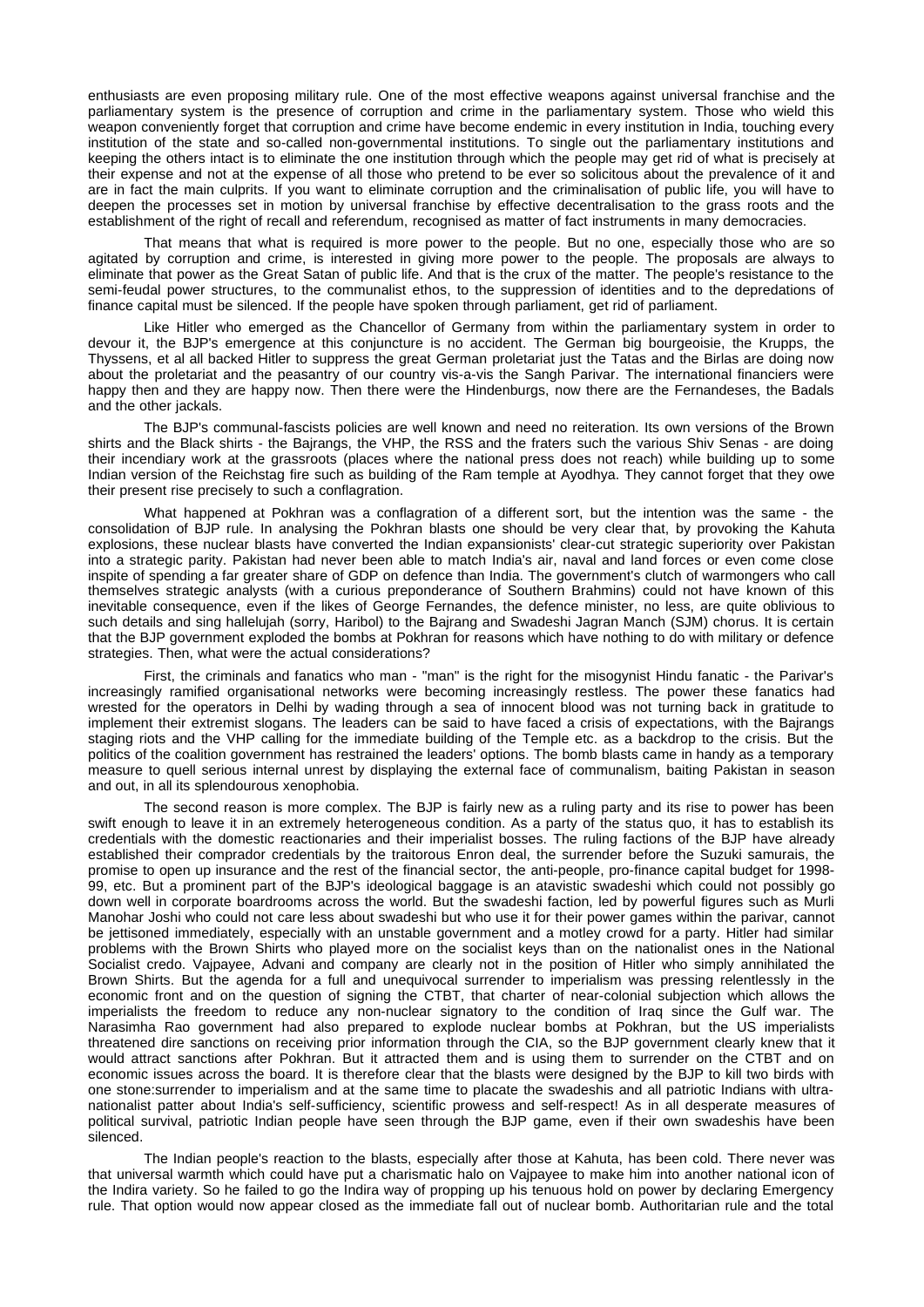fascistisation of the state must now emerge from non-nuclear issues such as the stepping-up of conventional war across the LOC or the Siachen glacier or in Kashmir, or more likely, in view of the US imperialists' insistence on a USbrokered and US-monitored normalisation between India and Pakistan which will make the US the geopolitical boss of both countries, it will emerge from another round of genocide for the minorities.

The comprador credentials of the BJP are firming up quite well. The Tatas are betting on the BJP heavily in Jharkhand Bihar and they have developed quite an enthusiasm for the moth-eaten Jharkhand that is on sale as Vananchal. Relatively sidelined in the political arena since the days of Indira Gandhi, the Tatas, especially their mouthpiece, The Statesman, are almost unable to contain themselves on occupying a place in the political sun. Except for some pretentious sermons on secularism and democracy in The Statesman, the contradiction between the Tatas' Parsee minorityism and Hindutva seems of no consequence. The Birlas who have carried the Hindi-Hindu-Hindusthan flame since way back in the twenties are of course delighted to be in the Sangh stable, especially when they have financed the worthies of that Parivar over many years, even when they themselves were firmly with Indira Gandhi. These two houses and their associates have carried off ASSOCHAM and FICCI into a business-as-usual attitude towards the BJP. The bureaucratic networks which control land use and all outputs and inputs in agriculture and the traditional, feudal landlords who are overwhelmingly from the upper castes cannot seem to contain themselves at the rise of the BJP. The largest chunk of the middle classes are also from the same background. These white collar professionals, traders, petty businessmen, etc. hog education and jobs and presently dream of a pale version of metropolitan lifestyles as seen on satellite TV which they sit glued to as the essential admass. They are mostly with the BJP in the Hindi heartland and are moving strongly towards that party elsewhere, especially in West Bengal and the Bengali diaspora. This class wants reservations scrapped, the lower castes and the Muslim "put in their place", and while not all of it would like to see the domination of Hindi, unlike the Tamil Brahmins who react to a lower caste-led vernacularisation of the Tamil vocabulary by rooting for Hindi, most of it is strong on "national unity and integrity", the poisonous Congress and revisionist line of chauvinism and ethnic suppression now come home to roost in the BJP parivar.

This is indeed a strong internal position. The external environment could not be better for fascism in India. India has a significant market, at least potentially. Its major parties are willing to implement the IMF-WB and the WTO packages in its entirety. But the Indian people are resisting, primarily through parliamentary elections but not eschewing various human rights platforms, public interest litigations, and pocket-wise armed resistance at various levels of consciousness. This has repeatedly stalled the implementation of the whole policy package demanded by the imperialists. Fascist suppression by doing away with the launching pads of protest such as universal franchise, human rights institutions, a fairly free press and a well-established right of association, could open up a potentially very large economy at a time when markets are collapsing all over the world at an alarming rate for the finance capitalists. India, tailored by the IMF-WB designers, will not be just admissible to the party, but could become the centre of attraction for the corporate beaux, another China not teetering on the brink. The CEOs of the multinationals could then temporarily set aside their Confucian texts and start thumbing through Vedic mathematics.

Every democratic and patriotic Indian should stand alarmed at this developing objective situation. But even more alarming is the thoroughness with which the Sangh Parivar has infiltrated every civil and political institution. Its despicable ideology is now clearly, shamelessly and confidently articulated by the press, the other media, academic institutions, and government organisations. The RSS has been relentless since its inception and it has patiently and logically worked for the organisation required to crown its pathological ideology with political power. This is more than can be said for Hitler's Nazis even though they had the support and organisational backing from people like Heidegar, now touted by the lunatic fringe of the bourgeoisie, the post-modernists, as the Great Icon. It is this combination of an excellent objective situation for fascism and the all-round subjective advance of the fascists that makes fascism the main enemy of the Indian people at the present time. The alliance of imperialism and feudalism is now sharply focused around the fascist danger.

### The Fight against Fascism

The BJP's rise to the position as the major party in government gives the exact measure of the strength of fascism today. This party does not yet have an absolute majority in parliament, although its numbers in that body is on a rising incline. Coalition government has forced it so far to act more or less within the parliamentary norms, but its basic election manifesto contains enough incendiary material to set India on fire, a fire that could become as far reaching as the Reichstag fire, given India's strategic position and the ruling party's attempt to cosy up to the Israelis and to resume partially the role of the British Army as the "peacemaker of the region between the Straits of Malacca to Aden". The ideological moorings of the BJP manifesto lie in the rabidity of the VHP sadhus, the manic violence of the Bajrangs, the US far-Right pickings garnered and Hinduised by the Swapan Dasguptas and the Arun Shouries and the vicious inner core of the RSS doctrines. These are enough to ignite communal conflagrations and aggressive wars.

The major manifesto items that threaten federalism, secularism and growing empowerment of the people have been noted by various people and parties. They are:1) The abrogation of Article 370 of the Constitution; 2) The promulgation of a uniform civil code; 3) The building of the Ram temple at Ayodhya; and, 4) The proposal to amend the Constitution.

Not much is left to Article 370 after the Congress began to amputate it after the arrest and long incarceration of Sheikh Abdullah. The ground reality in Indian-occupied Kashmir is that it is precisely that. So the debate over Article 370 is basically infructuous. The BJP's desire to abrogate it is only a strong signal that it will continue the massacre of Kashmiris on a large scale and will not concede to the Kashmiri nation any form of self-determination. The path of bilateral negotiations between India and the Kashmiris is barred.

The demand for a uniform civil code and the temple at Ayodhya require no analysis further from what we and like-minded people have stated elsewhere. Terrorisation of the Muslims is the sole purpose behind these demands.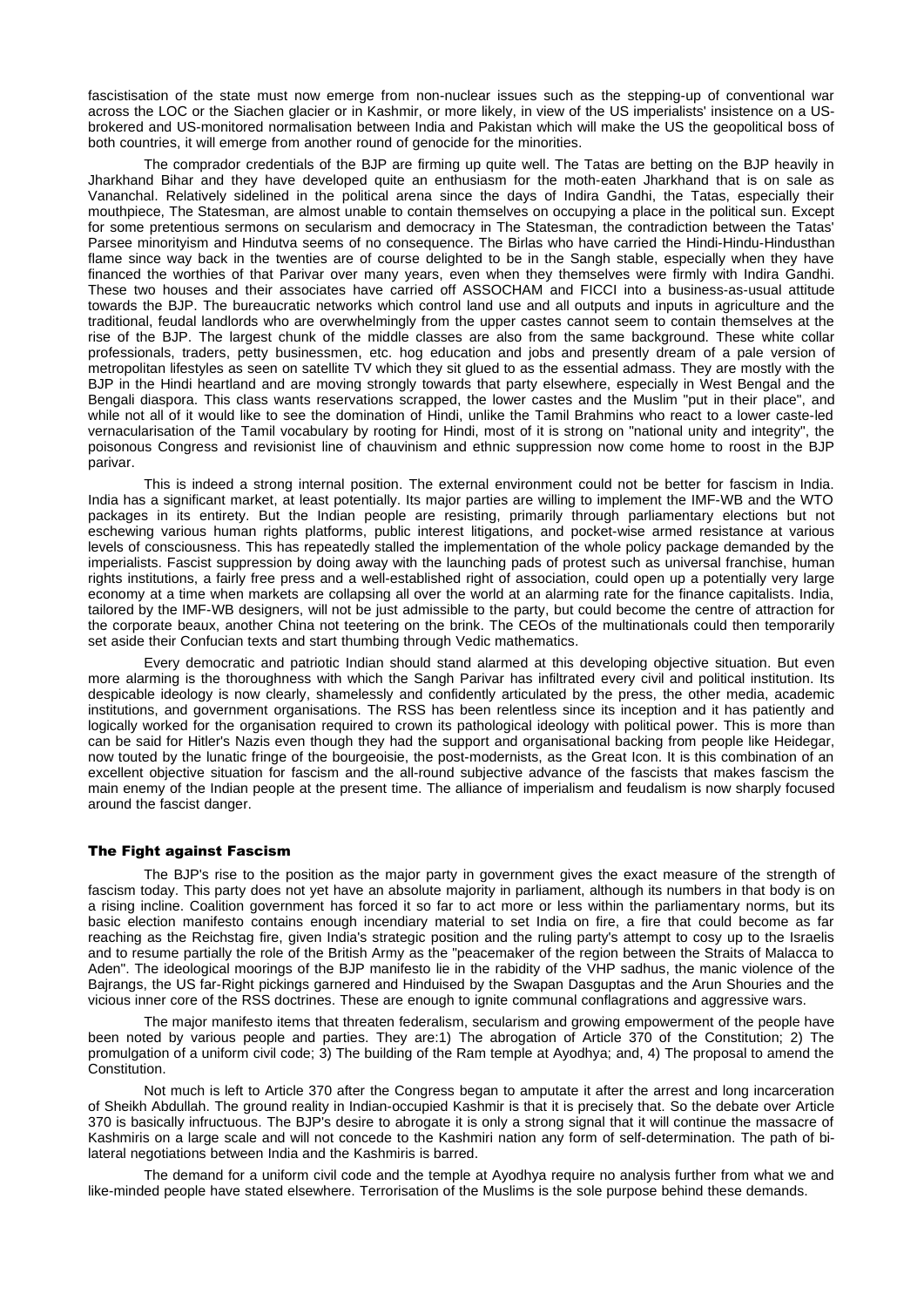The shape of constitutional changes that the BJP wants is now more than clear. Vajpayee has been floating and his media-savvy minions are arguing that the parliamentary system must be replaced by the presidential system. The operative part of this fundamental policy thrust is not the presidential system but the dissolution of the parliamentary system. We know that the RSS argues openly for the authoritarian state and would like to have a government, if presidential in form, which will be very much like what Suharto created after killing millions of innocent people. But that can wait. The need of the moment is to get rid of the parliamentary system through which the Indian people have learnt and are learning to express their diversities and their resistance to anti-people policies.

It is true that the pressures of coalition government has forced the BJP to remove these obnoxious manifesto items from the programme of the government it leads, but BJP leaders and potentates are adamantly sticking to them as the foundation of their party's policies.

The sum of these policies is precisely to dismantle the Indian bourgeois democratic framework that sits contradictorily on a semi-feudal, semi-colonial reality and to turn India into a fascist-communal political system more in tune with that reality and designed for its vicious perpetuation.

Some people and organisations believe that the contradictory co-existence of a semi-colonial, semi-feudal society with a bourgeois democratic framework is a myth with no foundation whatsoever. A bourgeois democratic framework is impossible, according to these revolutionaries, when the bourgeois democratic revolution is awaited. We believe they are wrong. The concrete context within which the parliamentary system under universal franchise became a constitutional fact (1950) was anti-imperialist upsurges (throughout the early and middle forties), partition and a massive uprooting of people, a war with Pakistan, people's insurrectionary movements such as at Telangana and in the Tebhaga movement and a storm of anti-government upsurges in a country which is as diverse as India. For the ruling classes, this was a chaotic situation fraught with revolutionary potential that had to be scotched. The ruling classes deemed that concessions to the masses were necessary to do that. The earlier commitments of the "national" leaders to democratic rule after the transfer of power was also an important factor, given that a retreat from those commitments could have inflamed the mass movement. Universal franchise legitimised the new regime to a very large extent and created, among other factors, the conditions for relative stability over the long term, 1951 to 1966. It is because of such concrete conditions which give rise to historical zigzags, leaps, resistances, concessions etc. that original situations emerge in history. To deny such emergence on the basis of conceptual deductions from theory, howsoever correct, is to abandon dialectics. To miss the tension between the underlying social reality and the historically evolved political forms is to leave one open to both rightist and leftist errors. The right abandoned itself to parliamentary cretinism while the left fell into the trap of a mindless boycottism.

It is an entirely different matter that the parliamentary system in India has subverted the genuine interest of the people. But that is what bourgeois parliaments do in the most bourgeois of nations, nations that have gone through text book examples of armed revolutions. Lenin knew that and still thought it mandatory to participate in bourgeois parliaments except when "insurrection is on the order of the day".

Participation is mandatory because it is advantageous to the development of the class struggle. Fascist conditions remove those advantages and create infinitely more difficult circumstances for the development of the mass political struggle. That is why it is necessary to draw a line between class dictatorships that follow the parliamentary path and those that are openly fascist. The Comintern began with an absolutely wrong policy on this question. Mussolini had come to power in 1922 and he had more or less completed the fascistisation of the state by 1926, prohibiting all political parties other than his own and resorting to an openly terrorist government. But even in 1931, two years before Hitler seized power, the Comintern refused to draw the line between fascism and bourgeois democracy, between the parliamentary form of bourgeois dictatorship and its openly fascist form. The purpose of drawing such a line is to isolate the fascists as the main enemy and to unite with all forces opposed to them. But on the question of such unity, the Comintern's sectarianism was such that even in 1928 it was branding the social democrats (with considerable working class following) as social fascists, while many of those social fascists were languishing in Mussolini's jails as members of proscribed parties. Only after 1933, the year Hitler came to power, did the Comintern revise its policy towards the social democrats by asking the member parties to negotiate with the leaders of social democracy for joint, anti-fascist action. The way was now clear for Dimitrov (1935) to conceptualise the broadest united front which would include, not just social democrats, but all positive forces in the anti-fascist struggle. Lucidly and purposively, Dimitrov had drawn the line between bourgeois democracy and fascism. The foremost historical lesson that communists must learn from this episode in our history is that it is better to take up policies that prevent the rise of fascism than to try and oust it once it has gained the advantage of possessing state power. The correct united front may come too late.

The time has come in our country to draw this line in view of the rise of communal fascism in the shape of the Sangh Parivar. Drawing that line and getting down to the work of building the united front requires revolutionary vigilance in order to avoid tailism.

This question of tailism is extremely important. An example of it is there right in front of our eyes in the shape of the CPI(M) leadership:this leadership has clearly seen the danger of fascism emanating from the Sangh Parivar, but its approach to the United front is confined to giving Sonia Gandhi and the Congress a carte blanche. It cannot and will not step out of the parliamentary cretinist framework and is trying pathetically to induce Sonia Gandhi to engineer defections from the BJP coalition in order to form a government which the CPI(M) and the left Front will support. This is tantamount to asking the working and oppressed people of India to support both imperialism and communalism. Congress was the party to give the first run to fascism during the Emergency and it is the Congress which brought the two main ingredients of fascism on the country-wide stage - upper casteist communalism and complete surrender to imperialism. It is another matter that it has been pre-empted on both communalism and imperialism by the Sangh Parivar. It is now trying to retreat from the consequences of its own policies, but most of that lies in an obscene desire for power and pelf. Its traditions and instincts are against a successful retreat. An unsuccessful retreat will mean further disintegration and that is the most likely outcome. If it does not retreat, it will have to outbid the BJP (without or, again, with the support of the RSS) to become the main fascist force. But if circumstances force it to retreat and it still counts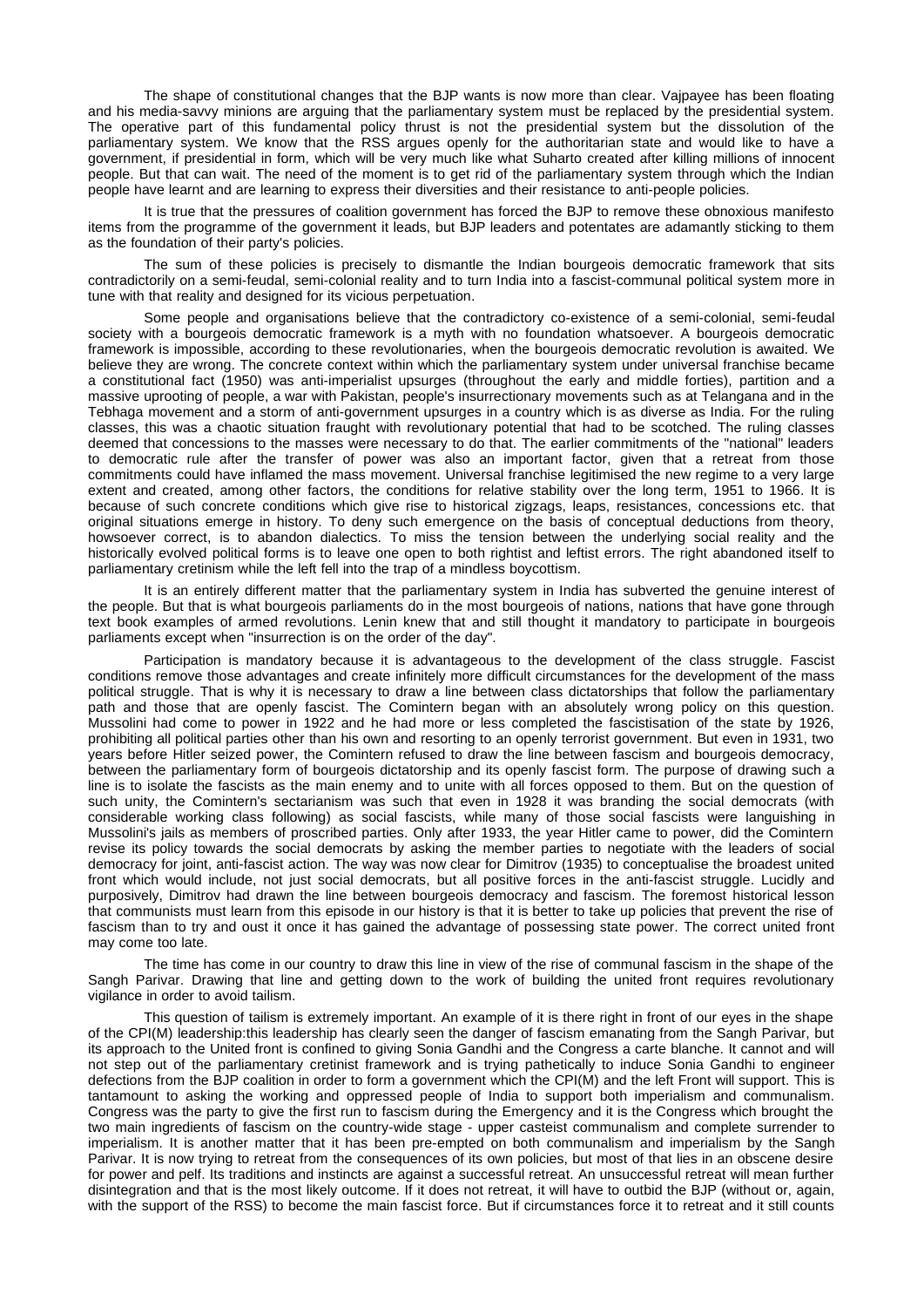as a party with a substantial hold on forces that may be utilised for the battle against fascism, then as fascistisation deepens, the anti-fascist forces will have time enough to assess the situation and if it is favourable to the struggle at that time, joint action with even the Congress may be visualised, provided that that party is forced to overcome its hegemonic practices. The key word here is 'circumstances' and those circumstances are not created by tailing after the Congress. They are created by mobilising the people for vibrant movements against their main enemy, but the CPI(M), the main social democratic party in India, cannot envisage anything beyond the arithmetic of parliamentary seats.

The work of building the anti-fascist front must begin, for us, at the level of a concerted struggle to unite all communist revolutionaries on an anti-fascist programme of joint activities. Right now, the communist revolutionaries lead relatively small forces, but they hold the potential of developing into the core of an anti-fascist front. But it is not easy to unite them. Many of them will be outraged at the idea that the parliamentary system should be defended at all, even against the fascist hordes. Others will continue to assimilate both the fascist and parliamentary systems of the bourgeois (and their allies') dictatorship. Many of these people and still others believe that the united front can be built only after base (red) areas have appeared. These various views, Left in appearance, but Right in essence, often go with a sectarianism that is as opportunistic as the Brahminical sense of purity-pollution. There are still others who have leaned dangerously into parliamentary opportunism and the negligible successes they have had seem to have inflated their egos into proportions adequate to their petty bourgeois posturing.

But unite they must and our party should concentrate a great deal of its energies to bring that about. The methodology should be to prepare a list of issues on which a more or less common set of demands exist. All the communist revolutionaries should then be approached with it, adding, subtracting and modifying it as opinions crystallise. Given the dismal record of previous efforts towards unified action, this process should be undertaken by all in a spirit of keeping present differences on hold, for later resolution. While common actions emerge, wider discussions on political approach could take place to better integrate the actions organisationally.

Given the development of joint communist revolutionary action on common issues, the problem will arise regarding those communist revolutionaries who will follow their own understanding to participate in joint actions on other fronts that are socially and politically broader than is agreed upon among the communist revolutionaries. This is a complex issue but our general stand is that it is undemocratic and counter-productive to insist on imposing limits on other organisations as a price for joint actions. Such insistence, especially when common activities are at their initial stages, will spell the doom of a common communist revolutionary effort against the clear and present danger of fascism.

As far as our party is concerned, we will continue to work as relentlessly as we have done over the years to unite the communist revolutionaries in joint activities. But we insist on the independence of any initiative we might take up to have joint actions with anti-fascist forces that are not revolutionary or, as during moments of extreme crisis such as a communal holocaust, the threat of aggressive war by India or on India by the world gendarmes in the US or their proxies or the promulgation of Emergency, to take a few examples, with even reactionary forces which emerge at these moments as helpful to the anti-fascist struggle.

With the CPI(M) and the other revisionist parties such as the CPI, the RSP, the FB, the SUCI, joint anti-fascist activities should take place. But this presents problems. SUCI apart, all these parties belong to the ruling Left Front which has capitulated to IMF-WB policies to a very large extent and has thus alienated itself from the basic masses quite considerably. Wherever it has ruled, this Front has a record of bureaucratic or authoritarian suppression of dissent. At the same time, however, it still attracts many positive forces thrown up by the great awakening of the peasantry in West Bengal that began with Naxalbari and continued through the land grab movement into the Left front's Operation Barga. It has therefore been very effective in thwarting a new democratic thrust to that awakening. The Panchayati Raj initiatives of this Front has not allowed the Panchayats to develop into anything more than as delivery points for bureaucratic planning. In the process, they have become corrupt, quite inevitably. But even this tiny involvement with self-governance has given the poor in the countryside a measure of their power and a movement for greater power to the grassroots is gestating well in the countryside. The CPI(M)'s centralist and sectarian ideology is now coming into a sharp contradiction with that movement for more power to the people. The working class in West Bengal and elsewhere who have upheld the banner of opposing wage slavery have been, in overwhelming numbers, with the Left Front parties. The capitulation of these parties to the IMF-WB policies coupled with their sectarian and strong-arm methods has disillusioned many into passivity while a large chunk of unemployed and destitute workers, along with a growing number of employed ones, are becoming a volatile mass that shows definite tendencies towards becoming cannon fodder for the fascists and the proto-fascists such as Mamata Banerjee. But the fact, and this is the most important fact regarding the development of a strong anti-fascist movement, is that the overwhelming majority of leftist workers, peasants and intellectuals are still within organisations run by these Left Front parties and not many of them are about to see the communist revolutionaries as viable alternatives, even though their respect for the latter is often expressed. In short, these Left Front parties are now occupying a social democratic space similar to the one occupied by the social democrats in Europe during the rise of fascism. The communist revolutionaries must interact with this mass in common anti-fascist programmes. If necessary, this might require negotiations with their leaders, but this is not easy. The sectarian CPI(M) leadership keeps its partners on a tight leash, making it difficult for them to participate independently in joint activities with communist revolutionaries, especially where their Front is in government. This leadership has a bias towards snuffing out any independence not only within the Left Front but also within any and all forces with which it interacts. To succumb to this type of sectarianism and hegemonism or even to tolerate it is to surrender the struggles of the people to the whims of the revisionists. The CPI(M) leadership has of late shown some signs of an opening towards communist revolutionaries in West Bengal and some other states, being quite unnerved by the progress made by Mamata Banerjee in West Bengal and the BJP on a country-wide scale. That opening should be used with caution, while realising that the CPI(M)'s anxieties are still more or less centred on the electoral process and majorities for governance in their pockets. While the economic and political crisis deepens, many urgent problems will emerge, such as the ones mentioned earlier or others such as the signing of the CTBT, use of Article 356, etc., which the communist revolutionaries should utilise to hold the CPI(M) to its opening up and approach the problems with a desire for joint action. If joint actions are denied, then that should be used for exposure campaigns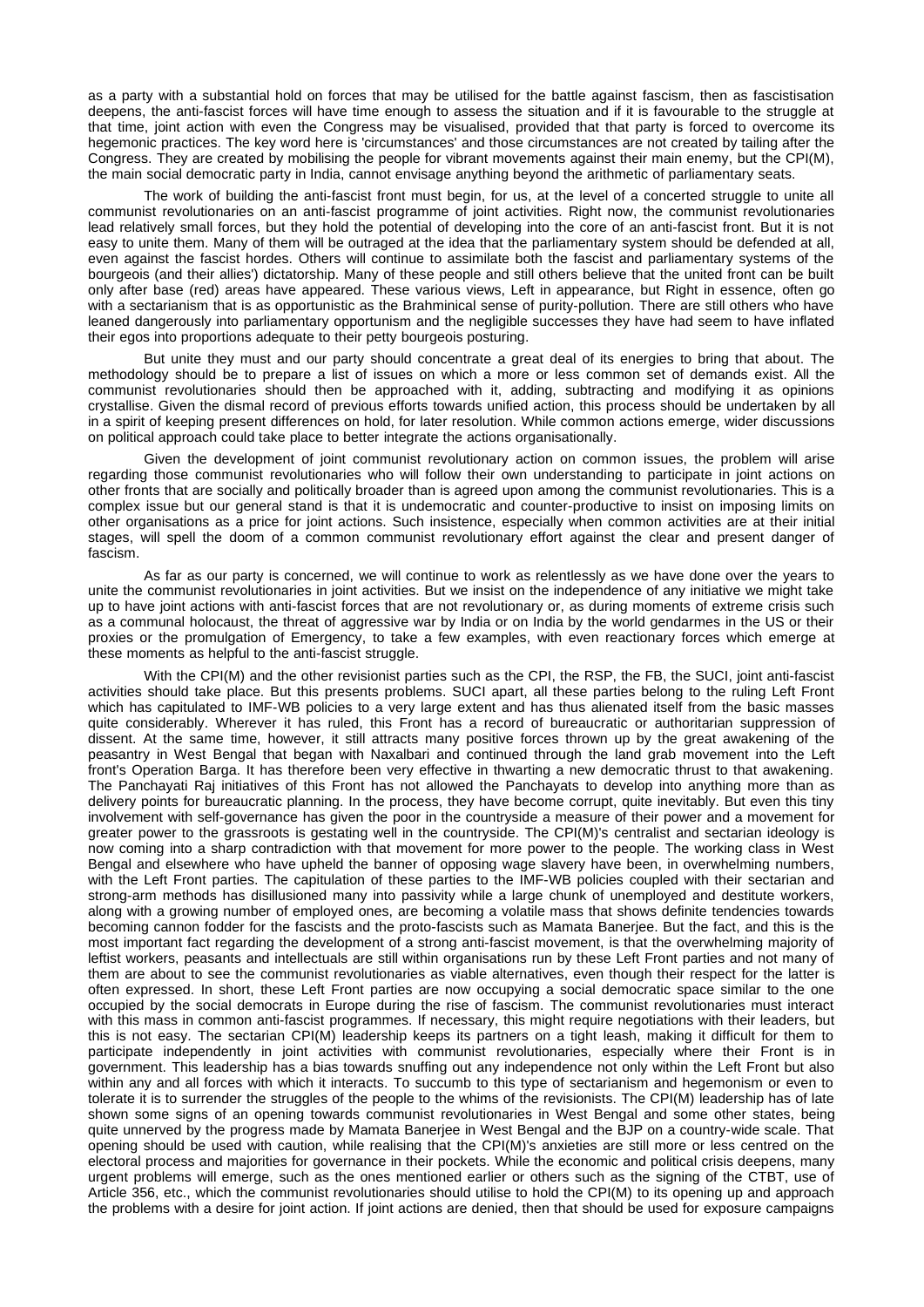among the CPI(M) followers. If the communist revolutionaries maintain their political independence then they have nothing to lose. In fact, it is this fact which has always given the CPI(M)'s leadership pause.

Another large chunk of the working masses are now with various political and social organizations that oppose the Sangh Parivar, but basically on two points only, viz., communalism and upper caste hegemonism. The Loktantrik Morcha of the Ganga valley is one such organisation. There are many others, all of them not necessarily organised as parliamentary formations. All these organisations have together penetrated deeply into the lives and aspirations of the oppressed identities that represent the base of the Indian social pyramid. To the extent they are represented in the parliamentary arena, these groups have been opposing the Sangh Parivar quite effectively. Outside that arena, their mass mobilisations and various important struggles have been quite impressive. But their challenge to the old order is confined solely to the feudal institutions, lacking any perspective on imperialism or its vital relation to those very institutions. And yet their struggle is objectively anti-imperialist and joint actions with them on the anti-fascist front should be mandatory. Apart from their anti-fascist efficacy, the joint struggles will help in developing a deeper consciousness among the masses belonging to such organisations.

Corruption, opportunism and criminalisation are rampant among the leaders of these organisations. The upper caste bias of the media in India is most clearly seen in the continuous demonisation of such leaders in it. But the legions of leaders belonging to the Congress, the BJP, the Shiv Sena, etc. who display such characteristics in far more organised and vicious ways get off lightly. This can be seen if one compares the treatment of Laloo Yadav and Jagannath Mishra in the media. This is not unexpected precisely because of the objectively progressive results that emanate from the political activities and policies of the leaders of these subaltern organisations. While we will not support or condone the wrong doings of such leaders, we cannot and will not join the forces of fascism and the status quo to destroy them and their organisations. Their destruction will come when the masses they lead gain in selfawareness and confidence. The communists must work with the masses to that end.

Another anti-fascist force that has emerged consists of groups with a narrow focus on a single or a few issues. The women's organisations, the environmentalists, the human rights groups, various cultural groups and other people's organisations constitute this force. Most of these groups are very open to joint anti-fascist activities and some of the best anti-imperialist fact-sheets, analyses and agitations have come out of these groups. Many of these groups are however tinged with NGOism, to coin a word, and some are compromised by foreign money. Revolutionaries must tread with caution in this territory.

Unlike the many communist revolutionaries, we have not fallen to our knees every time some nationality or ethnic group has uttered the word 'secession". We have discussed elsewhere the issues arising out of the demand for secession. It is sufficient here to say that we support the demand for secession by the Nagas and the Kashmiris, while demanding a "multi-layered system of autonomy" within a confederal structure for other identities to fulfil their desire for self-respect and self-determination. In a clever set of moves reminiscent of the South African apartheid regime's concessions to the great Zulu nation in order to create a contradiction between it and the majority Xhosa nation, the tilak and sacred thread fascists are trying to co-opt the Jharkhand, Chattisgarh and Uttarakhand movements. To a certain extent and for a short period of time, the opportunist leaders of these movements will collude with the fascists, but the movements are bound to break loose from the fascist yoke sooner or later. Moreover, the fascists, in conceding these regional demands, will help stoke the fire of regional autonomy in myriad other regions, giving rise to contradictions that cannot be contained within the present system. Basically, the identity struggles are anti-fascist in their objective configuration and joint activities with their organised forces will give a new dimension to the anti-fascist struggles.

#### **Conclusions**

World capitalism's crisis is deepening every day. All its intellectual hirelings have exhausted their work of overcoming the crisis without being able to stop the slide to the cataclysmic events that have already overtaken many countries and continents, Japan, South East Asia, Russia, the whole of Africa and Latin America being the most prominent. But the rest of the world is only a step away and the whole system is threatened by collapse and untold misery.

Ideologically, this has meant the beginning of another massive retreat for the bourgeoisie and the beginning of a renaissance of Marxism which is overcoming the errors committed during this century of struggles. Communists must build upon these new developments the theoretical paradigms that are necessary to establish socialism as the hegemonic idea throughout society. But that theory must follow upon arduous struggles by the proletarians and the oppressed peoples in a joint adventure of the masses. Without practically posing the issue of socialism, the imperialist system, howsoever deep its crisis, cannot be superseded or destroyed.

Politically, imperialism is now forced to abandon democratic or human rights norms in the periphery. If the crisis continues, media manipulations of a contrived consensus in the metropolitan countries will break down and authoritarian solutions will appear there too. In our country, the package of policies laid down by the imperialists is well on course to produce communal fascism. The Indian people, in full consciousness or merely in an objective way, have opposed this fascist development. But that opposition requires greater awareness and a deep organizational effort. These can be achieved through the formative processes of a broad anti-fascist front. Such a front will build and broaden the struggle against the long established (colonial and semi-colonial) alliance between the domestic reactionaries and imperialism.

## Building the United Front Against Fascism Is the Order of the Day!

Down with imperialism and its Fascist Allies!